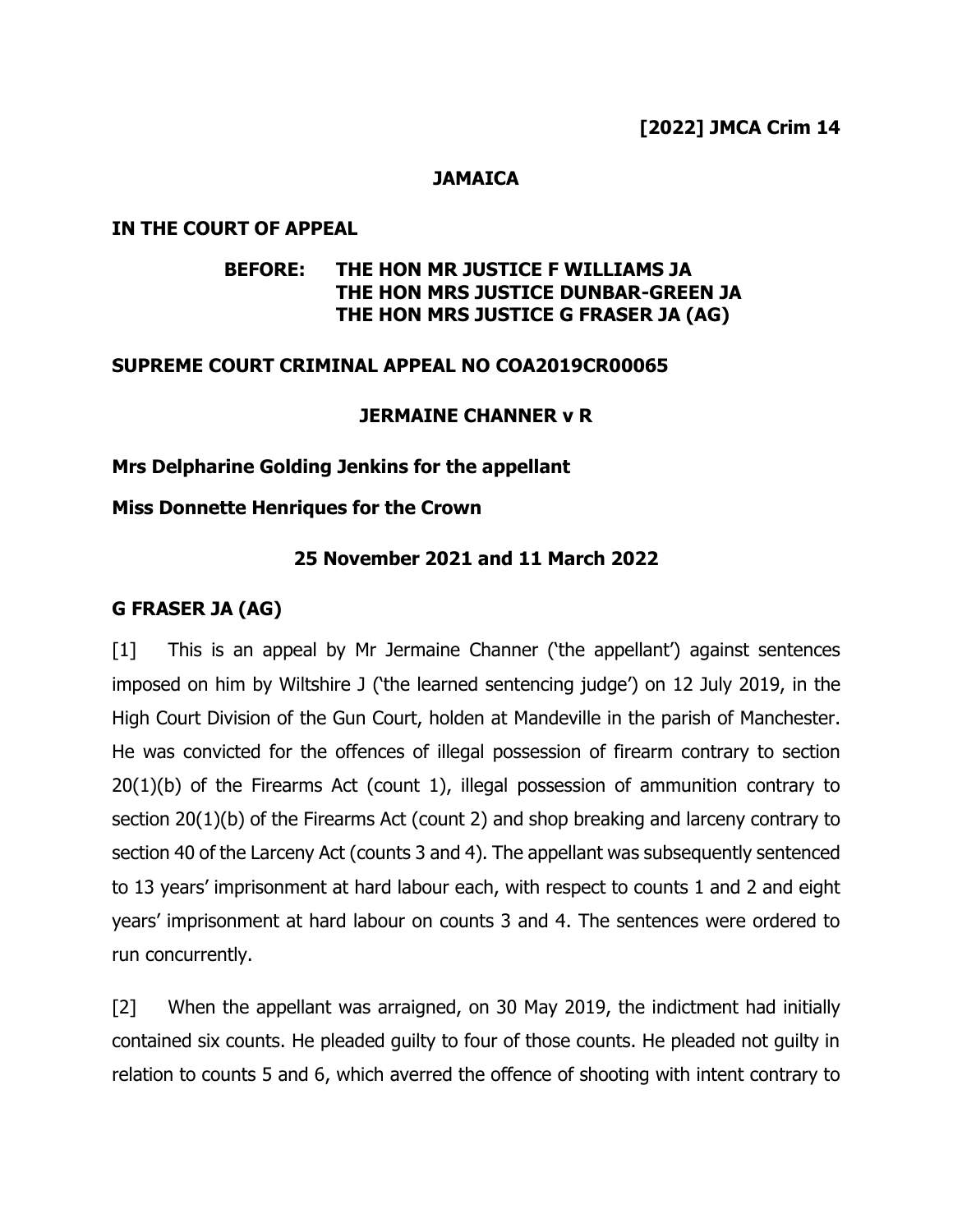section 20(1) of the Offences Against the Person Act. The prosecution accepted the guilty pleas on counts 1 to 4 and elected not to further pursue the shooting with intent charges (counts 5 and 6).

# **The facts**

[3] The particulars of the offences elicited by the prosecution are that on 16 May 2018, at about 2:20 am, police officers received intelligence regarding a shop breaking and proceeded to Sunny Lodge Hardware Farm and Variety Store situated at Walderston in the parish of Manchester. Upon their arrival, the policemen were greeted by gunfire and they reciprocated. The police observed two men fleeing from a Honda Civic motor car which was parked in close proximity to the hardware store. The men fled leaving the car behind. In the aftermath of the shooting, the police further observed that padlocks had been pried from the front metal door of the hardware and the entire building was ransacked. The car was searched by the police, who noted that it contained items pilfered from the hardware store and also items from a neighbouring building, which was also broken into.

[4] On searching the surrounding locale, the police found a Browning 9MM pistol, containing a magazine with four rounds of ammunition and further recovered 21 spent casings, two warheads and five bullet fragments. The Honda Civic motor car abandoned at the scene was registered to the appellant's cousin, but the vehicle was owned and used on a daily basis by the appellant. The appellant was subsequently arrested at his home and charged for the aforementioned offences.

[5] The appellant gave a written statement under caution. He confessed that he had met with two men, Jay and Shark and had discussions with them about robbing the hardware store. Shark had insider information about the operations of the hardware store and where the money was kept. According to the appellant, he left the discussion to attend to some domestic affair. On the morning of the offence, he received a phone call from Jay, at about 3:30 am, asking him to pick him up. The appellant drove to the hardware store and saw both Jay and Shark present there. He parked the vehicle, opened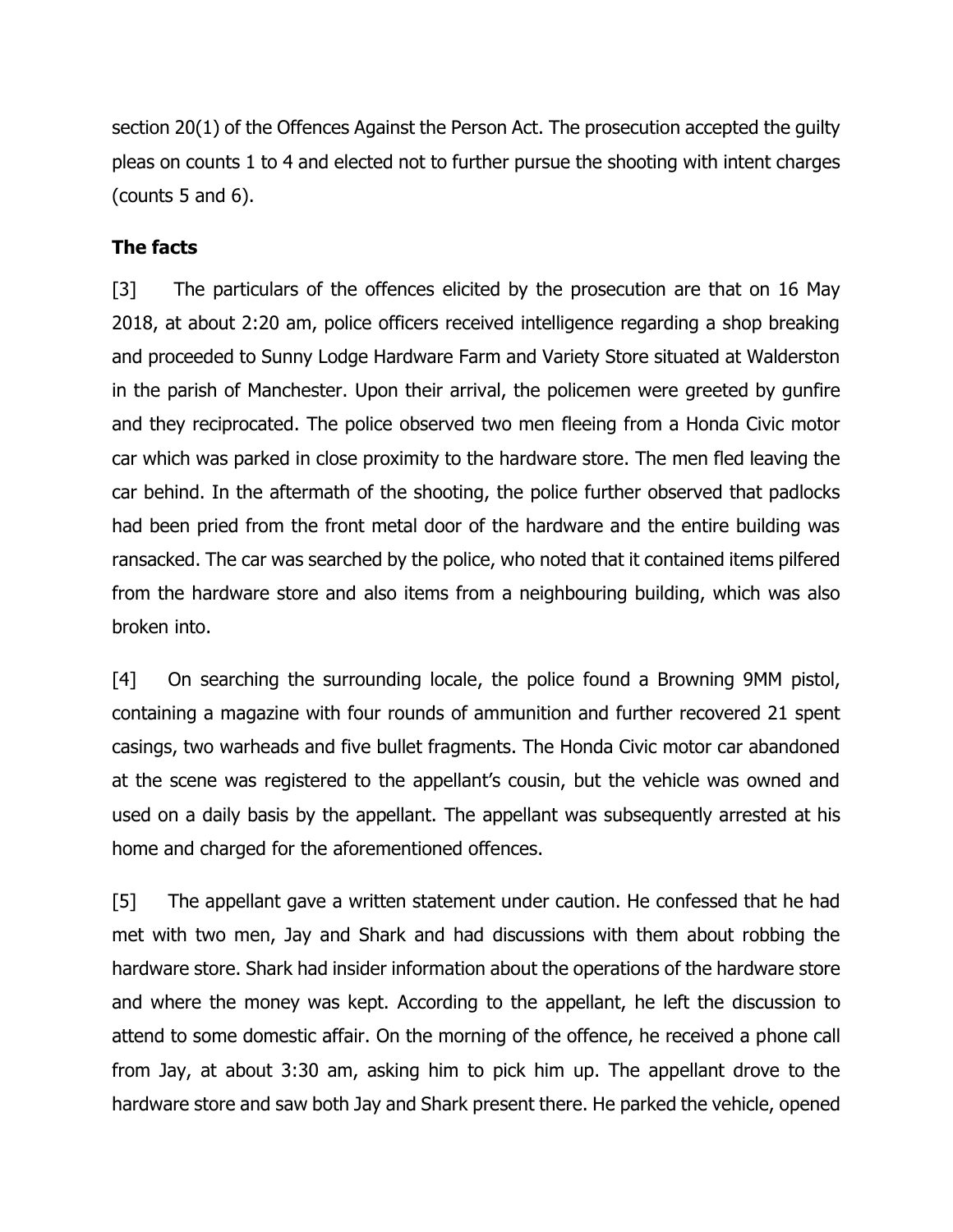the trunk and proceeded to assist Shark in loading items into it. He confirmed that on the arrival of the police, Jay fired shots at them, whereupon he fled from the scene and went home.

[6] On being charged with the several offences and after he was cautioned, the appellant made the following utterance, "I was there helping to put the things in the car, Jay fired the shots after the police".

# **The appeal**

[7] The appellant's initial grounds of appeal, filed on 23 June 2019, cited some six grounds. A single judge of this court considered and granted his application for leave to appeal his sentences. On 25 November 2021, at the hearing of the appeal before us, Mrs Golding Jenkins, counsel for the appellant, indicated, quite candidly, that after careful consideration of the matter, she was unable to advance those grounds. With the permission of the court, counsel abandoned the original grounds and advanced instead the following five supplemental grounds:

- "1. In considering the sentence to be imposed, the learned Trial judge erred by failing to adopt the recommended approach to be used in arriving at a starting point. This failure denied the appellant a reasonable starting point and further led to a double up.
- 2. The trial judge erred by failing to give reasonable consideration and credit for all the facts forming the basis of the appellant's guilty plea. As a result part of the appellant's case was not considered by the trial judge.
- 3. The learned trial judge failed to grant the appropriate discount for an early guilty plea. Consequently, this amounted to the appellant receiving a sentence that is manifestly excessive, thereby resulting in a miscarriage of justice considering the circumstances of the case.
- 4. The learned trial judge failed to give valuable consideration to a number of mitigating factors.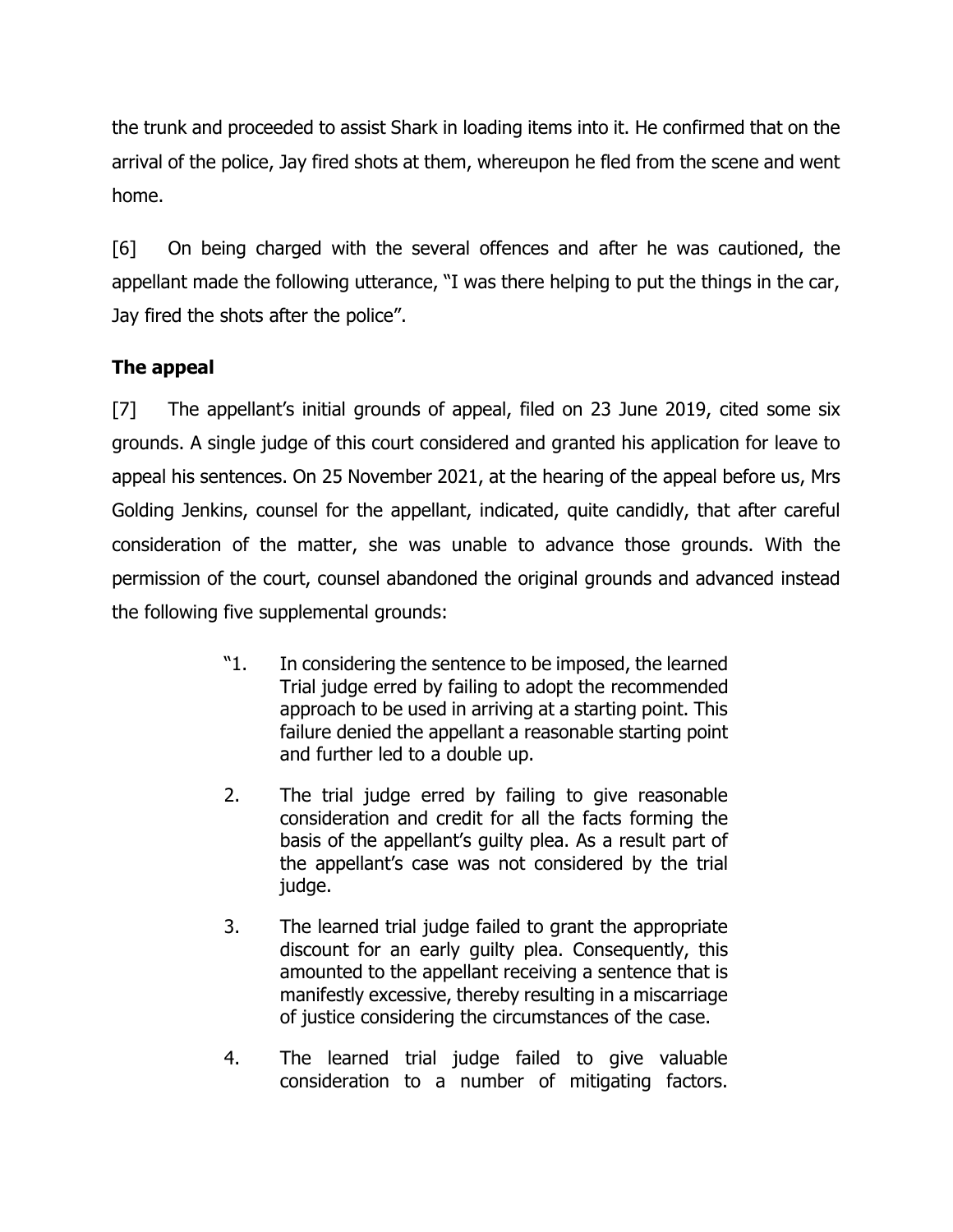Consequently very essential consideration in the purpose of the appellant's punishment was ignored.

5. The sentencing judge was silent on very critical matters considered in the sentencing process, and had failed to demonstrate a clear balancing of these considerations and the weight attached to them."

### **Submissions**

### Ground one

In considering the sentence to be imposed, the learned trial judge erred by failing to adopt the recommended approach to be used in arriving at a starting point. This failure denied the appellant a reasonable starting point and further led to a double up.

### The appellant's submissions

[8] Counsel for the appellant strenuously argued that the learned sentencing judge failed to adopt the recommended approach for sentencing according to the Sentencing Guidelines for Use by Judges of the Supreme Court of Jamaica and the Parish Courts, December 2017 ('the Sentencing Guidelines'). She submitted that the appellant's previous similar offences were used as an aggravating feature in determining the starting point and again in determining the sentence, hence the addition of three years to the starting point of 15 years. Counsel submitted that this resulted in a double count. Counsel advanced that:

> "[t]he recommended approach that should have been adopted is that a clear starting point should have been identified, independent of any aggravating or mitigating factor, then after identifying the starting point, it is only then that the aggravating and mitigating factors should have been applied."

[9] In seeking to buttress her argument, counsel relied on several authorities, including **Regina v Everald Dunkley** (unreported), Court of Appeal, Jamaica, Parish Court Criminal Appeal No 55/2001, judgment delivered 5 July 2002 and **Denver Bernard v R** [2019] JMCA Crim 13. Counsel also contended that the seminal case of **Meisha Clement v R** [2016] JMCA Crim 26, provided useful guidance for sentencing judges.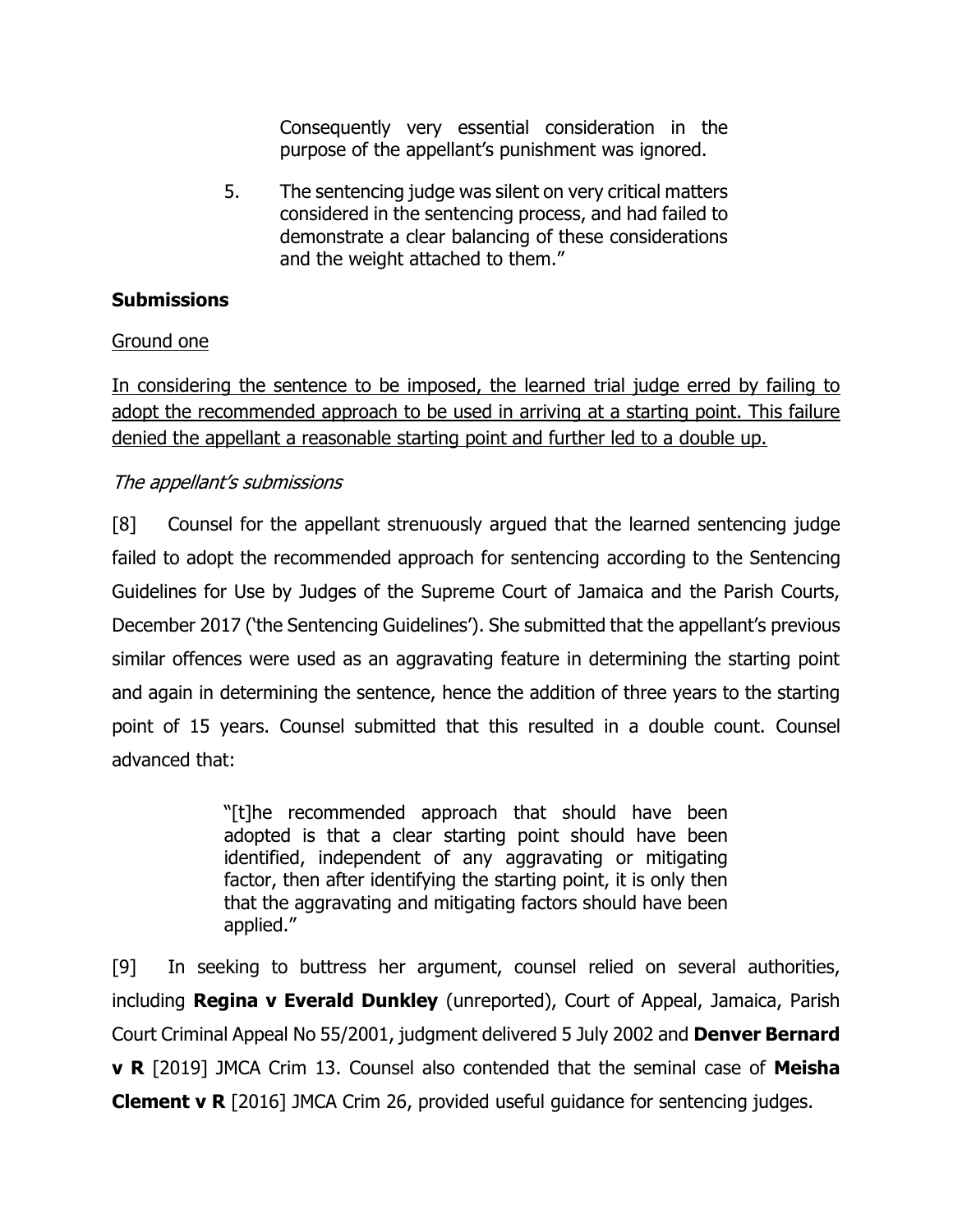[10] Based on the foregoing, counsel contended that the appellant was deprived of a fair sentence.

#### The Crown's submissions

[11] Counsel for the Crown, Ms Henriques, in response, argued that the learned sentencing judge in identifying a starting point had a full appreciation of the relevant issues. She referred to **Meisha Clement v R**. In particular, counsel highlighted that this court, at paragraph [29], had enunciated that a sentencing judge in arriving at an appropriate starting point should take into account the seriousness of the offence, the offender's culpability in committing the offence and any harm which the offence has caused, was intended to cause, or might foreseeably have caused.

[12] Counsel continued that, in determining the seriousness of an offence, a 360degree examination of the circumstances which include the offence and the offender had to be contemplated. As such, in considering the appellant's culpability as a part of the assessment of issues relevant to the starting point, the court was correct in not taking a one-dimensional view by only focusing on the appellant's level of participation, but also the character of the appellant as a participant which helped to inform his level of blameworthiness.

[13] Counsel submitted that the learned sentencing judge's reference to the appellant's previous record and community report went to his bad character. His previous offences spoke to his degree of culpability. The learned sentencing judge at that point did not treat the appellant's antecedent as an aggravating factor. According to counsel, all that she said, before identifying a starting point, was pertinent to her fixing the starting point.

[14] Counsel posited that the starting point utilized by the learned sentencing judge was entirely reasonable and that she "referenced the Sentencing Guidelines … when she identified the usual starting point as 10 years imprisonment". Counsel relied on a decision of this court, **Paul Lamoye v R** [2017] JMCA Crim 41, a case which involved more than "possession of a firearm simpliciter" where the court had enunciated that, "a starting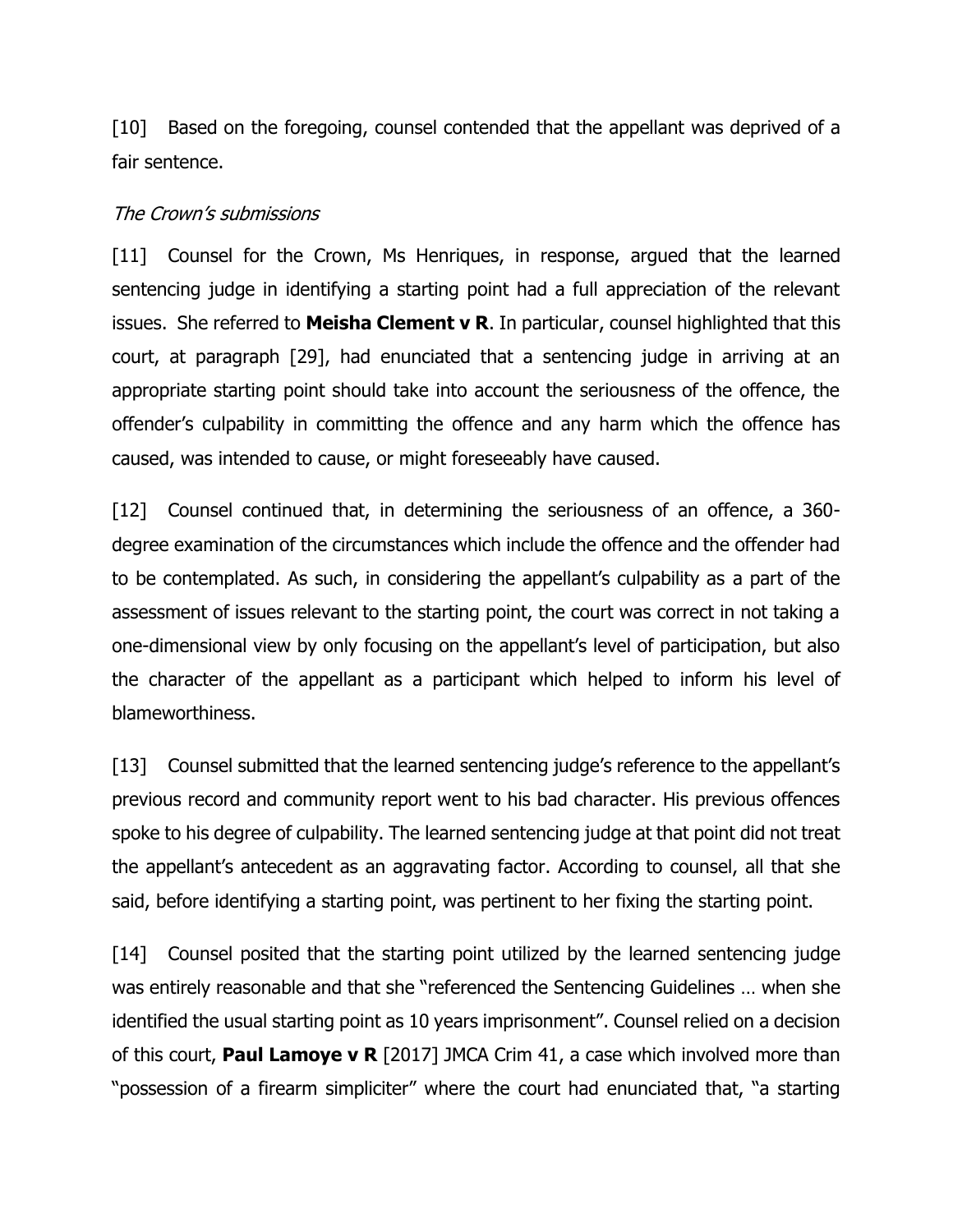point, anywhere between 12 to 15 years would be appropriate". Counsel pointed out that the offences to which the appellant pleaded guilty included shop breaking and larceny. Further, the appellant had not disputed that the firearm in question had been fired at the police officers while they were attempting to foil the criminal activities of the appellant and his cronies. These, therefore, are aggravating factors relevant to the offence.

[15] According to counsel, aspects that relate to the offender, such as the dubious character of the appellant as outlined in his antecedent report , were appropriately weighed and the scale properly tipped away from the usual starting point. Regarding the double counting issue, counsel outlined that the learned sentencing judge had already identified the appellant's antecedent as an aggravating factor. She noted that, although the learned sentencing judge had demonstrated her awareness of the issue, the addition of three years on account of aggravating factors appears to have breached the Sentencing Guidelines. However, counsel maintained that "the Judge had latitude to address the offender's antecedent relative to his character" when determining a starting point.

#### Ground two

The trial judge erred by failing to give reasonable consideration and credit for all the facts forming the basis of the appellant's guilty plea. As a result, part of the appellant's case was not considered by the trial judge.

#### The appellant's submissions

[16] Mrs Golding Jenkins contended that in light of the appellant's quilty plea, the learned sentencing judge failed to sentence the appellant on the set of facts most favourable to him and in keeping with authorities such as **R v Pearlina Wright** (1988) 25 JLR 221. Counsel further highlighted that in the case of **Denver Bernard v R**, the trial judge accepted the appellant's account in relation to his involvement in the crime as forming the basis of his plea and in the instant case a similar approach ought to have been adopted in the absence of a Newton hearing.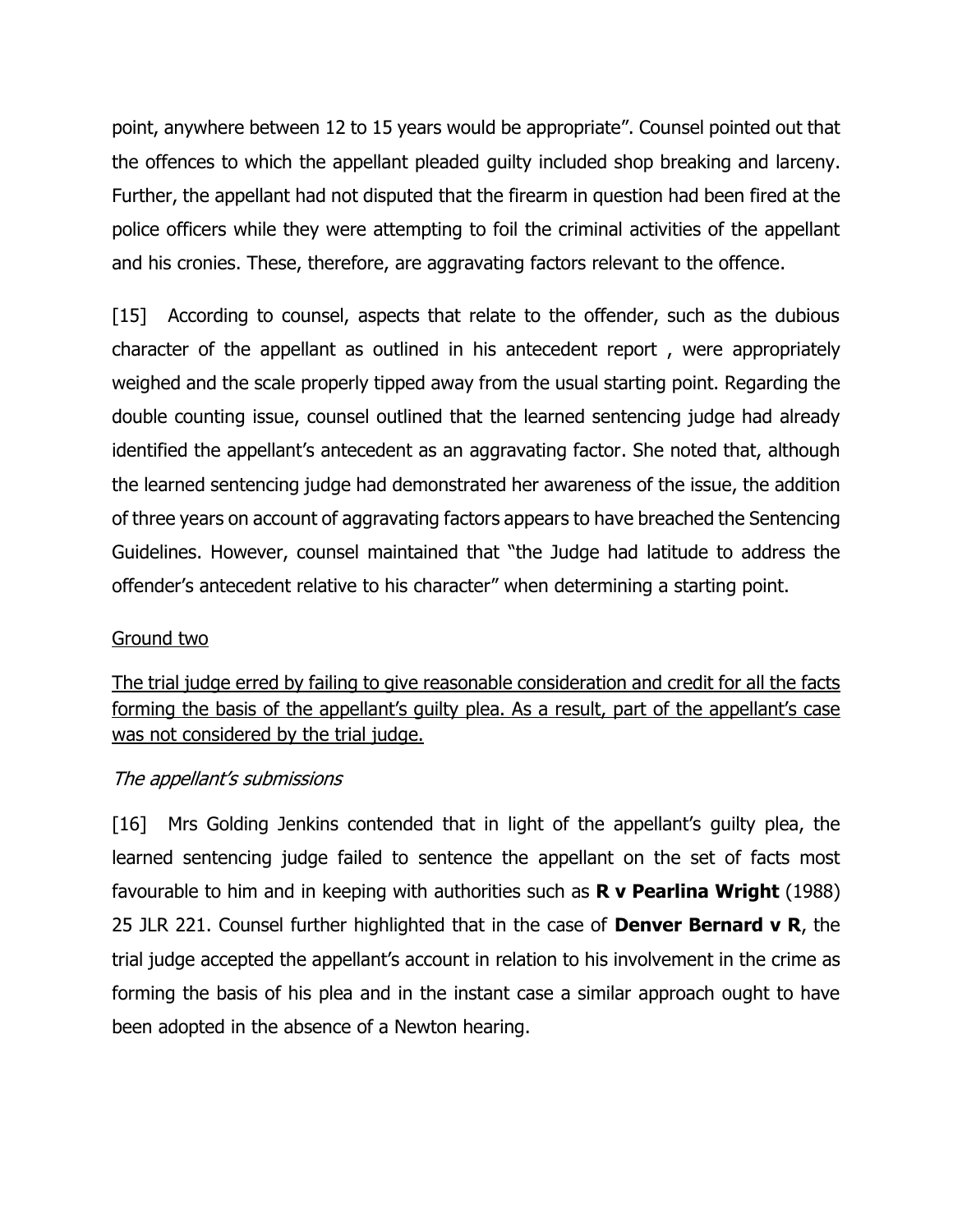[17] Counsel further argued that although the learned sentencing judge accepted the part of the appellant's confession that he was privy to a discussion prior to the incident, she did not accept the other part which stated that the appellant was not aware of the robbery and that his actions were limited to responding to a phone call to pick up Jay. According to counsel, the learned sentencing judge's failure affected the appellant's measure of culpability and, as such affected his opportunity of obtaining a lesser sentence.

# The Crown's submissions

[18] Counsel for the Crown argued that the learned sentencing judge's utterances, in relation to the appellant's level of participation in the crimes, were not suggestive or indicative of circumstances that required the conduct of a Newton Hearing. Based on counsel's assessment, she submitted that there was no disagreement between the accounts given by the prosecution and the defence, considering that the appellant's caution statement was the primary basis of the case advanced by the prosecution. The real issue, she submitted, concerned the appellant's level of culpability. She posited that Mrs Golding Jenkins' submission that the appellant was a 'passive participant' is a characterization of the facts with which the court disagreed. Further, counsel added that by virtue of the Firearms Act and of the Criminal Justice (Administration) Act, the appellant was liable to be charged as a principal.

#### Ground three

The learned trial judge failed to grant the appropriate discount for an early guilty plea. Consequently, this amounted to the appellant receiving a sentence that is manifestly excessive, thereby resulting in a miscarriage of justice considering the circumstances of the case.

#### The appellant's submissions

[19] The Criminal Justice (Administration) (Amendment) Act ('CJAAA'), according to counsel for the appellant, provides that where a defendant on the first relevant date wishes to plead guilty his sentence may be reduced by 50%. In the instant case, counsel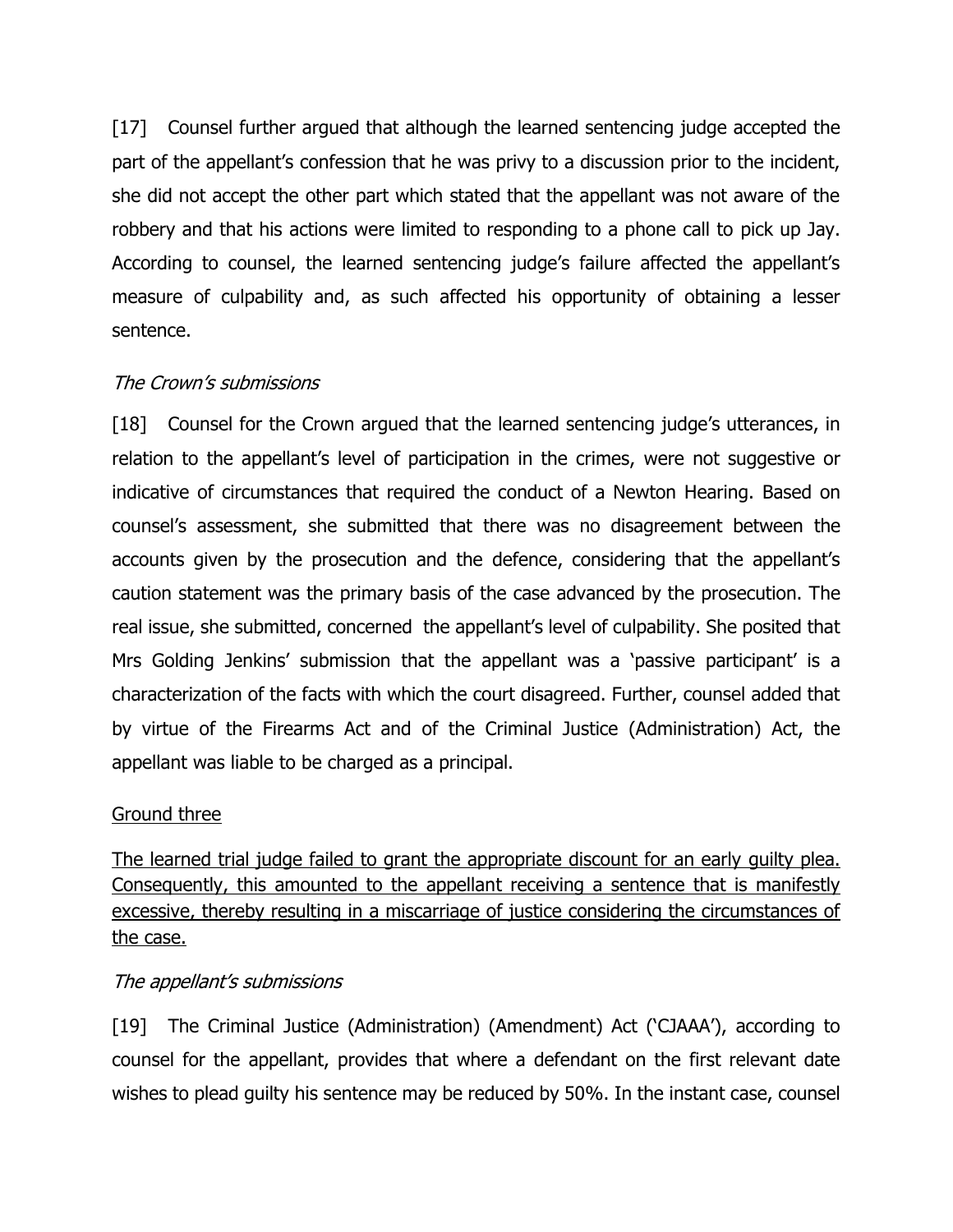stated that the appellant as early as the recording of his caution statement had accepted his culpability in the incident. Counsel referred to and relied on **Denver Bernard v R** to bolster her point that a guilty plea required a separate and distinct treatment and therefore a discount should be identifiable.

[20] Counsel contended that the learned sentencing judge only afforded minimum credit for the appellant's guilty plea. According to counsel, the learned sentencing judge was of the view that based on the appellant's previous convictions he was undeserving of a 50% discount. Counsel also highlighted that in several cases, namely: **Omar Brown v R** [2015] JMCA Crim 31 (10 years), **Jessie Gayle v R** [2018] JMCA Crim 5 (12 years), and **Travis McPherson and another v R** [2017] JMCA Crim 36 (seven years), the appellants did not plead guilty, had previous similar charges and their convictions included the more serious offence of shooting with intent. Those appellants had nonetheless received lower sentences.

[21] Counsel, in concluding her arguments on this issue, submitted that this was an appropriate case to award a 50% discount since:

- a. the appellant's involvement in the crime was limited;
- b. the reasons given for not affording the appellant the 50 per cent reduction were factors already taken into consideration;
- c. the appellant showed remorse when he pleaded guilty and assisted the police in their investigations; and
- d. the appellant's assisting the police in their investigations brought the matter to an abrupt end.

#### The Crown's submissions

[22] In her submissions on the Crown's behalf, Miss Henriques counsel contended that the learned sentencing judge identified the appellant's guilty plea as a mitigating factor in the sentencing process. She contended that it was undisputed that the appellant did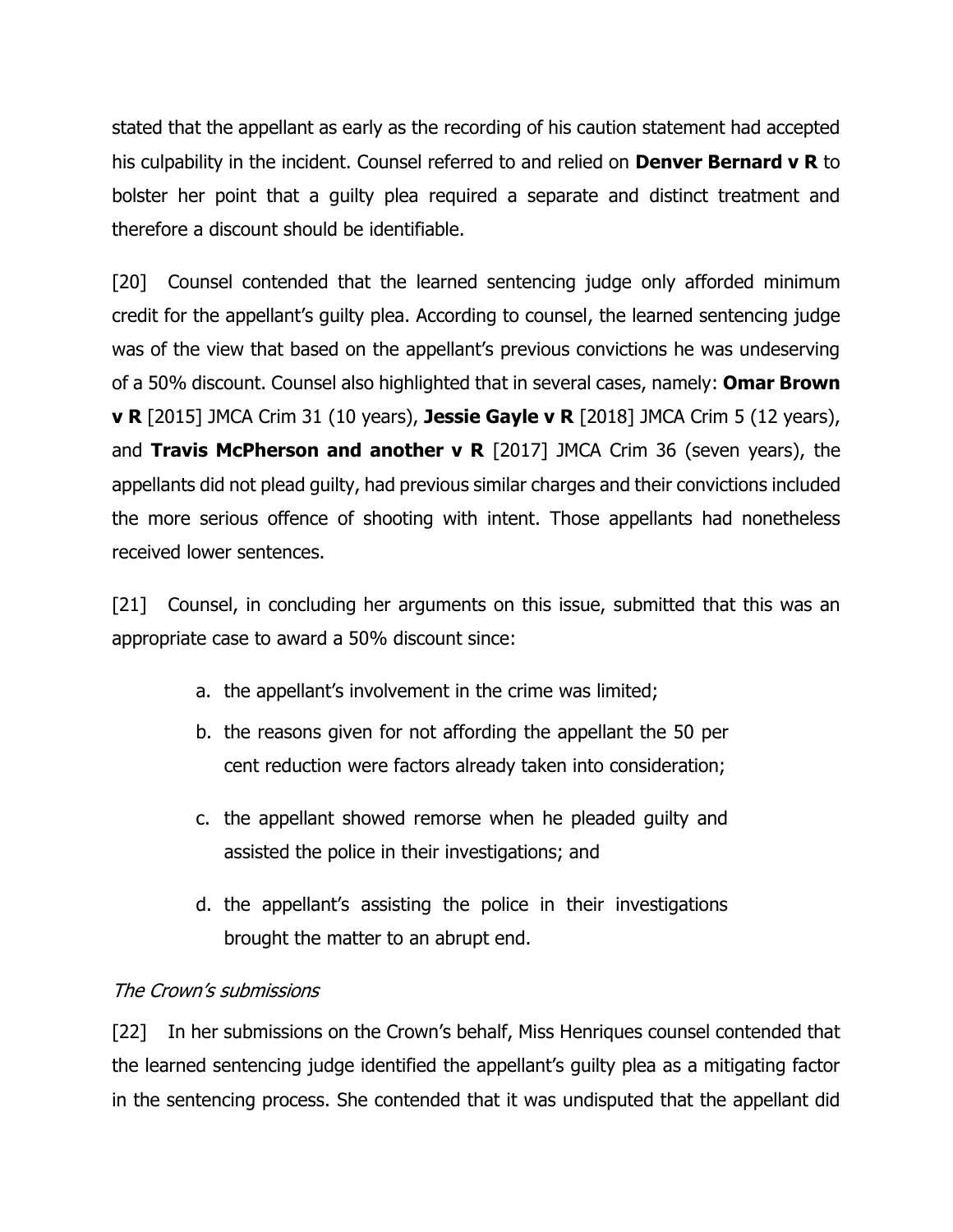not plead guilty on the first relevant date. She highlighted from the transcript that the counsel who represented the appellant at the sentencing hearing had pointedly accepted that the appellant had not pleaded guilty on the first relevant date, and it was only after a change of counsel he had deigned to do so.

[23] According to the provision of section 42D(2)(a) of the CJAAA, sentences may be reduced by up to 50%. Counsel was of the view that the appellant did not fall within that first group, but within the second group categorised in subsection (b), since he pleaded guilty before the trial commenced, but after the first relevant date. Subsection (b) provides that the sentence may be reduced by "up to 35 per cent" in those circumstances.

[24] Counsel accepted the principle, as stated in **Denver Bernard v R**, that guilty pleas "demand separate and distinct treatment". She also acknowledged that the learned sentencing judge in the instant case had failed to adhere to this principle, when she failed to outline a mathematical calculation but argued, nonetheless, that such failure did not make the final sentence manifestly excessive or even excessive. Counsel asserted that it was not difficult to discern how the learned sentencing judge arrived at the sentences imposed. For the court's consideration, counsel set out the following calculations as representative of the formula utilised by the learned sentencing judge:

| <b>Sentence</b>                       | 13 years                       |
|---------------------------------------|--------------------------------|
| 'minimum deduction' re guilty plea    | 2 years & 10 months $*(15.7%)$ |
|                                       | 15 years & 10 months           |
| Minus time spent in custody           | 14 months                      |
|                                       | 17 years                       |
| Minus mitigating factor (guilty plea) | 1 year                         |
|                                       | 18 years                       |
| Plus aggravating factors              | 3 years                        |
| The starting point                    | 15 years                       |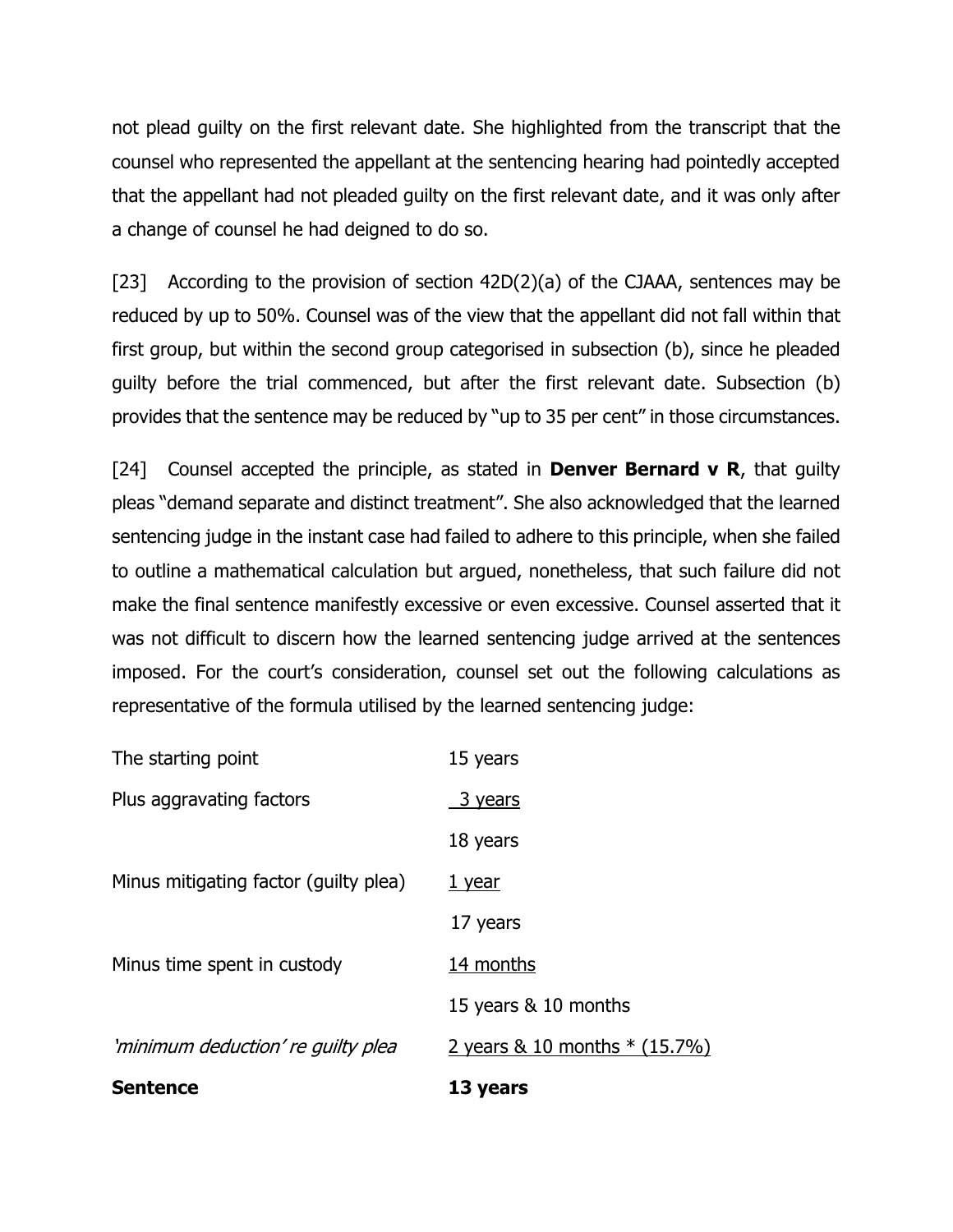[25] In light of the aforementioned calculations, counsel submitted that (inferentially) a discount of 15.7% was accorded to the appellant, which translates to two years and 10 months. In the circumstances, she submitted that the learned sentencing judge did in fact give effect to section 42D(2)(b) of the CJAAA. Counsel emphasised that the CJAAA does not give the appellant an entitlement to the discount stated, but rather gives the learned sentencing judge a discretion as to the maximum percentage discount that may be allotted to a defendant in certain circumstances.

[26] Counsel did not seek to dispute the disparity in the appellant's sentences versus sentences imposed on appellants **Omar Brown**, **Jessie Gayle** and **Travis McPherson**. She noted, however, that in the referenced cases, the appellants were sentenced sometime before or around 2012, which was before the Sentencing Guidelines came into effect. Furthermore, counsel contended that this case involves facts, which are not dissimilar to the offence of shooting with intent and the learned sentencing judge could not have ignored those facts.

[27] Counsel argued that the level of the appellant's involvement was neither limited nor passive. In fact, the appellant was a part of the plan to commit the offence, he went to the hardware store after 3:00 am and actively participated in the theft. As such, the appellant's characterization of his participation does not accord with the facts and his plea to the indictment and ought not to be considered in light of section 42D(2)(a) of the CJAAA.

# Ground four

The learned trial judge failed to give valuable consideration to a number of mitigating factors. Consequently, very essential consideration in the purpose of the appellant's punishment was ignored.

# The appellant's submissions

[28] It is the contention of counsel for the appellant that, despite the plea in mitigation, the learned sentencing judge did not have due regard to the appellant as an individual.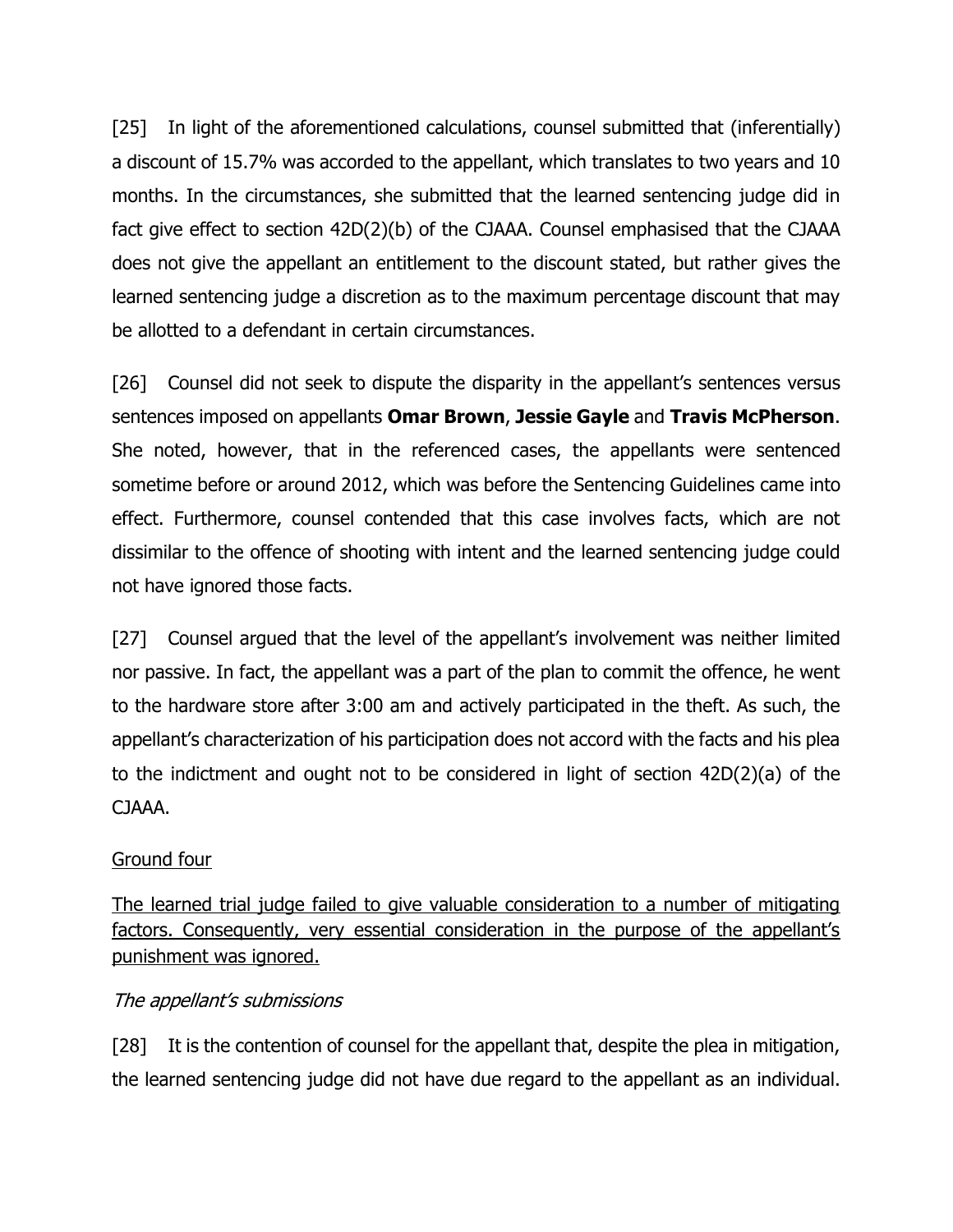Neither did she in the circumstances have regard to essential mitigating factors. Counsel relied on the authority of **R v Cecil Gibson** (1975) 13 JLR 207. Counsel complained that the learned sentencing judge had regard to only one mitigating factor, which was the appellant's guilty plea. Counsel further argued that there were important mitigating factors that were not taken into account by the learned sentencing judge. These factors included:

- a) the appellant's early co-operation with the police, considering that he gave a cautioned statement shortly after his arrest;
- b) the early acceptance of responsibility, being indicative of remorse and his amenability to change;
- c) the appellant's limited involvement in the act;
- d) the appellant being a family man with very young children whom he had a close attachment with;
- e) the positive character evidence from the appellant's father and wife;
- f) the 10-year gap between the two previous similar convictions; and
- g) the appellant being gainfully employed at the time.

#### The Crown's submissions

[29] Counsel for the Crown submitted that the learned sentencing judge was correct not to have treated the grievances outlined by the appellant as mitigating factors and that she was correct in saying that the appellant being a "family man" ought to have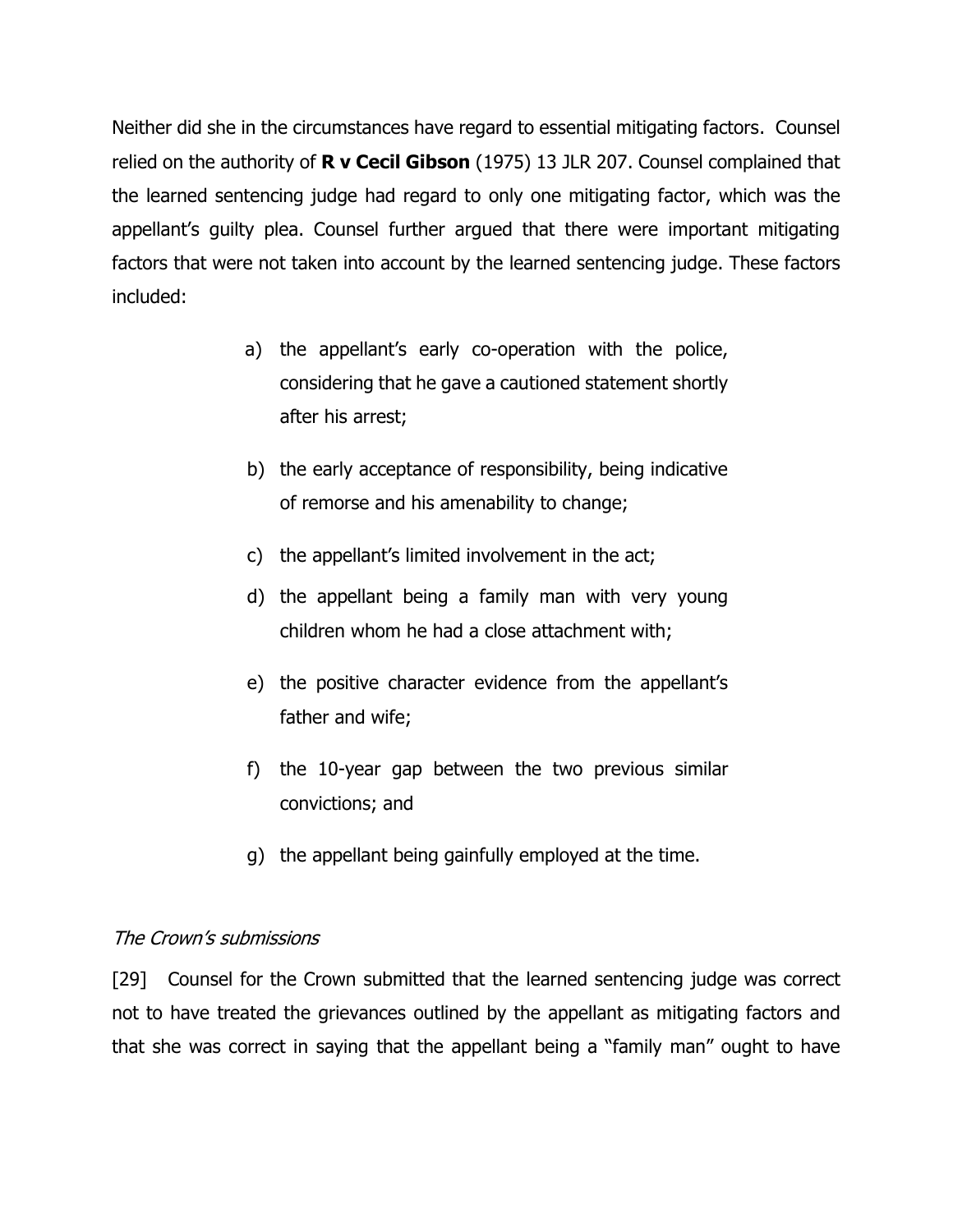deterred him from participating in the offences and that the appellant had not learned his lesson from similar offences committed 10 years previously.

[30] Similarly, although the appellant was gainfully employed, the learned sentencing judge was correct in not treating this as a mitigating factor. In support of this submission, counsel relied on the authority of **Worrell Wint v R** [2019] JMCA Crim 11, at paragraph [61], which stated that "[i]n general, the previous good character of the offender carries little weight in sentencing, in very serious cases …".

### Ground five

The sentencing judge was silent on very critical matters considered in the sentencing process and had failed to demonstrate a clear balancing of these considerations and the weight attached to them.

# The appellant's submissions

[31] It is Miss Golding Jenkins' argument that the sentence imposed on the appellant is questionable, taking into account the enunciations of this court in **Denver Bernard v R**. Counsel contended that as a result of the learned sentencing judge's failure to demonstrate a balance of the relevant considerations and the weight attached to them, this court is deprived of the opportunity of confirming that the learned sentencing judge applied the correct sentencing principles.

[32] Counsel complained that the learned sentencing judge identified only one mitigating factor and one clear aggravating factor. The latter is the appellant's previous similar offences. In addition, counsel posited that there may have been other aggravating factors taken into account which were not clearly or explicitly identified by the learned sentencing judge as such. Counsel surmised that, after arriving at the 18 years, she gave a discount of one year regarding a single mitigating factor, thereby arriving at 17 years. However, according to counsel, it is unclear how she subsequently arrived at 13 years.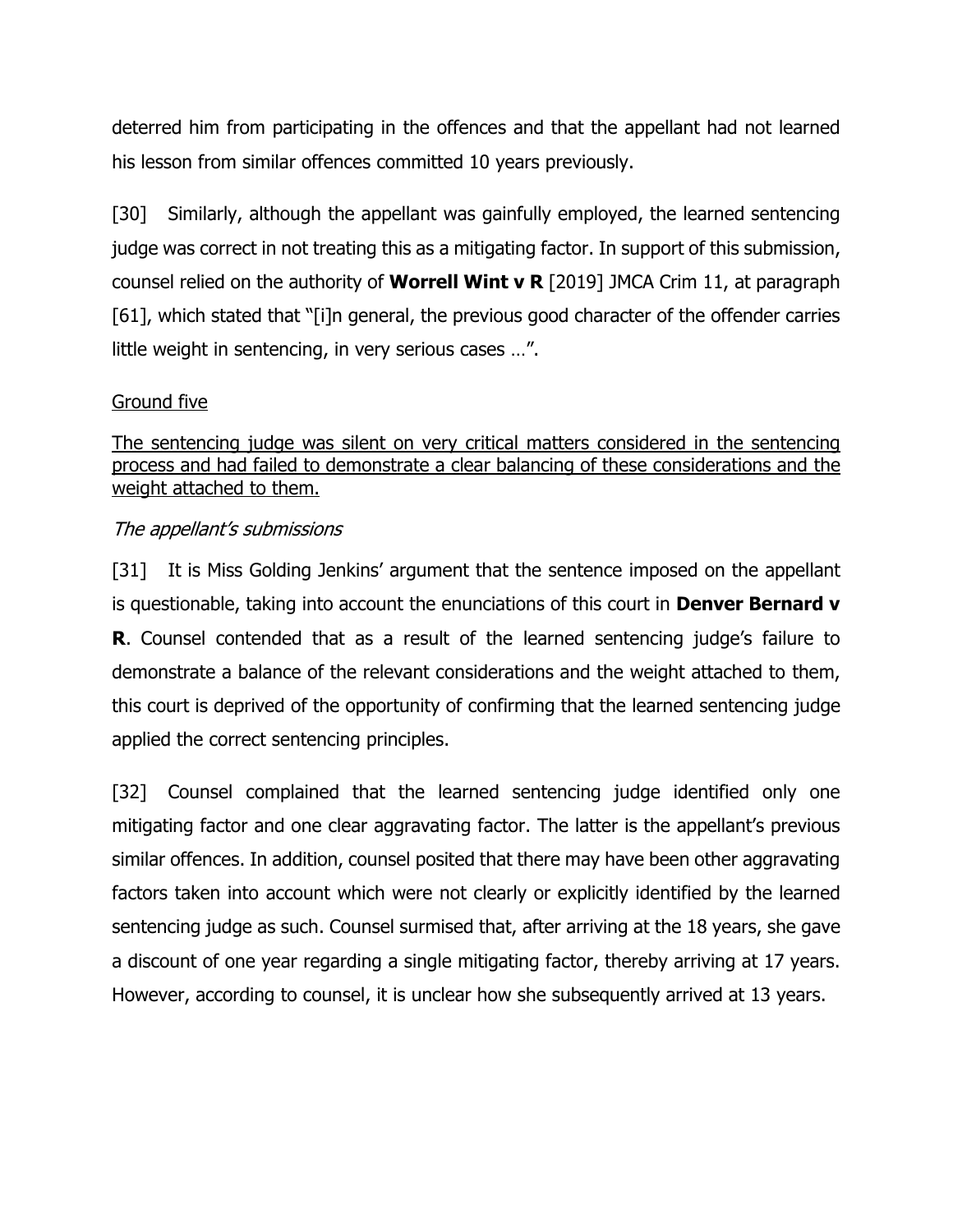# The Crown's submissions

[33] Ms Henriques commenced her submissions by outlining the sentencing process in paragraph 6 of the Sentencing Guidelines and ultimately accepted that the learned sentencing judge did not fully adhere to the stated guidelines. Counsel nonetheless argued that this did not make the sentences "questionable" (see **Jerome Thompson v R** [2020] Crim 18, at paragraph [113]). Counsel emphasised that this court should only interfere with a sentence where it appears that the judge erred in principle as per the enunciations of Morrison P at paragraph [42] of **Meisha Clement v R**. Counsel submitted that based on an overall assessment of what the learned sentencing judge had said, it showed that she had an appreciation of the relevant principles of sentencing and further the sentences are not excessive and do not require intervention from this court.

# **Discussion and analysis**

# Scope of review

[34] Notwithstanding the multiplicity of arguments and the five supplemental grounds of appeal advanced on the appellant's behalf, the central issue arising for this court's determination is whether the learned sentencing judge erred in principle in sentencing the appellant and whether the sentences imposed were manifestly excessive, thereby warranting the intervention of this court.

[35] In assessing the approach taken by the learned sentencing judge in sentencing the appellant, we are mindful of Hilbery J's guidance in **R v Ball** (1951) 35 Cr App Rep 164. At page 165, he said:

> "In the first place, this Court does not alter a sentence which is subject of an appeal merely because the members of the Court might have passed a different sentence. The learned trial Judge has seen the prisoner and heard his history and any witnesses to character he may have chosen to call. It is only when a sentence appears to err in principle that this Court will alter it. If a sentence is excessive or inadequate to such an extent as to satisfy this Court that when it was passed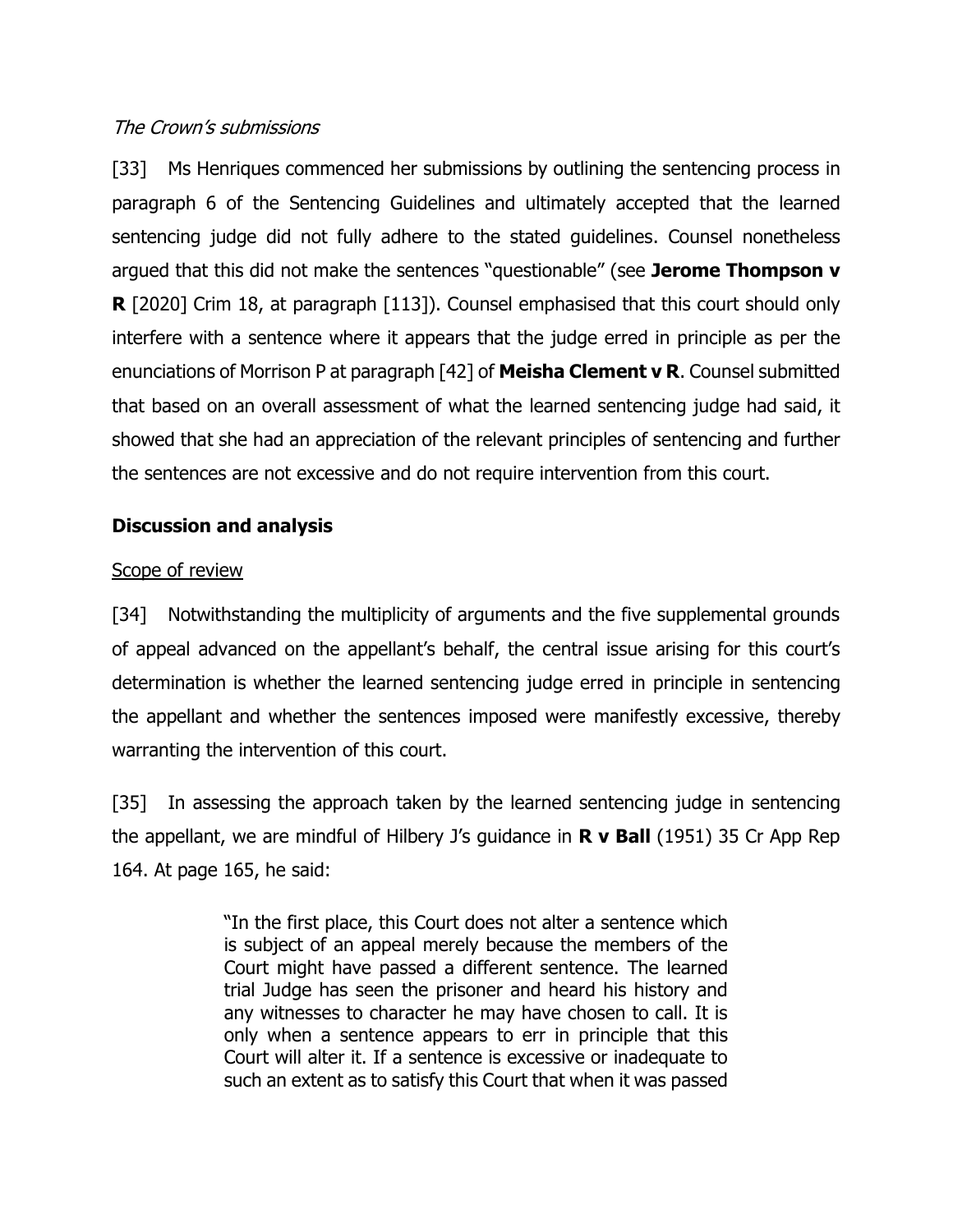there was a failure to apply the right principles, then this Court will intervene."

[36] Similarly, in **Meisha Clement v R**, Morrison P in his usual erudite manner, at paragraph [43], underscored that:

> "On an appeal against sentence, therefore, this court's concern is to determine whether the sentence imposed by the judge (i) was arrived at by applying the usual, known and accepted principles of sentencing; and (ii) falls within the range of sentences which (a) the court is empowered to give for the particular offence, and (b) is usually given for like offences in like circumstances. Once this court determines that the sentence satisfies these criteria, it will be loath to interfere with the sentencing judge's exercise of his or her discretion."

### The sentencing process

[37] Counsel representing the appellant and counsel representing the Crown advanced diametrically opposed arguments as to whether or not the learned sentencing judge had the accepted sentencing principles in mind when she selected her starting point and when she sentenced the appellant.

[38] Counsel was of the view that the sentences imposed upon the appellant for the possession of firearm and ammunition offences were disproportionate when likened to similar fact cases, where those accused persons had opted for trial instead of pleading guilty and also had previous convictions recorded against them. Counsel did not see fit to apprise us as to whether or not there were any mitigating factors in those cases which gave rise to those lower sentences being imposed. Counsel for the Crown had not disputed those averments but she pointed out that all those cases had been decided prior to the Sentencing Guidelines and should not be used as comparisons, since when this appellant was sentenced in 2019, there were guidelines in place providing the learned sentencing judge with "a settled and established benchmark to work with".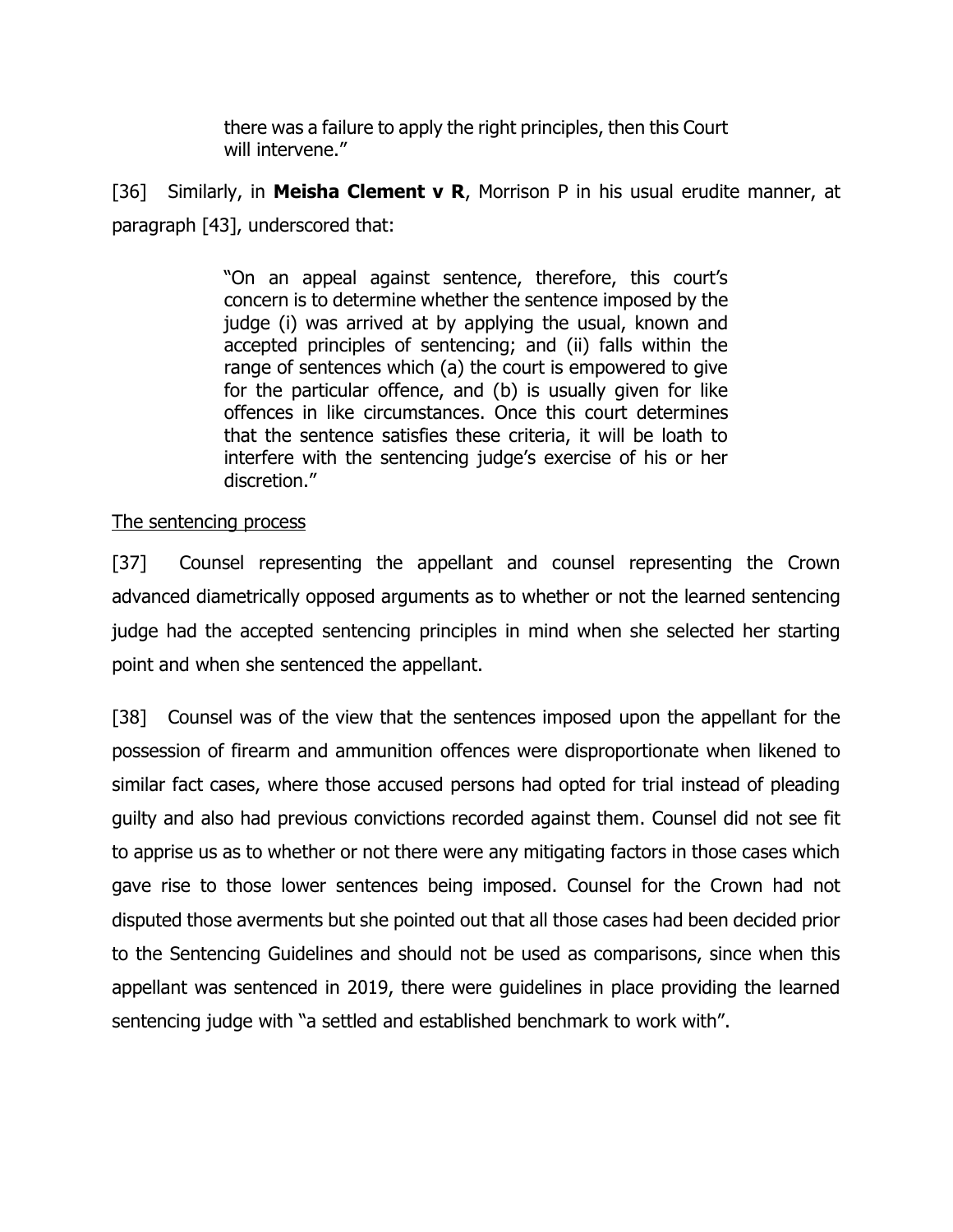[39] Mrs Golding Jenkins had also urged that in revisiting the sentences for the offences of illegal possession of firearm and ammunition, this court should impose a sentence of six years' imprisonment. She also posited, that, for the offence of shop breaking and larceny, this court should impose a sentence of three years' imprisonment and thereafter, in respect of all sentences, give full credit for the pre-sentencing custody period of 14 months.

[40] We agree with counsel for the Crown, and it is our view that a sentence will not be disproportionate merely because a lesser sentence was imposed on appellants in different cases. In each instance, the sentence will be dictated by the particular circumstances of the case. We will have to therefore closely examine how the sentencing process was executed in this instance.

[41] An examination of the transcript reveals that the learned sentencing judge had specifically alluded to the statutory maximum in relation to the firearm offences and noted that the normal range in respect to these offences was seven to 15 years. She also acknowledged that the usual starting point was 10 years.

[42] The learned sentencing judge specifically reviewed the information at hand (social enquiry and antecedent reports) and observed that the appellant was a repeat offender for similar offences which she regarded as serious. She highlighted that his community report was not a positive one, despite the character evidence that was elicited from the appellant's father and spouse. Having taken what counsel for the Crown termed a "360 degree" assessment of the offender and the circumstances of the offence. The learned sentencing judge saw it fit to depart from the usual starting point of 10 years, as recommended for illegal possession of firearm and ammunition. She instead selected a starting point of 15 years and ultimately sentenced the appellant to 13 years' imprisonment.

[43] Counsel for the appellant had urged this court to find that the sentencing process utilised in the instant case lacked "sufficient clarity" and that "the learned trial judge did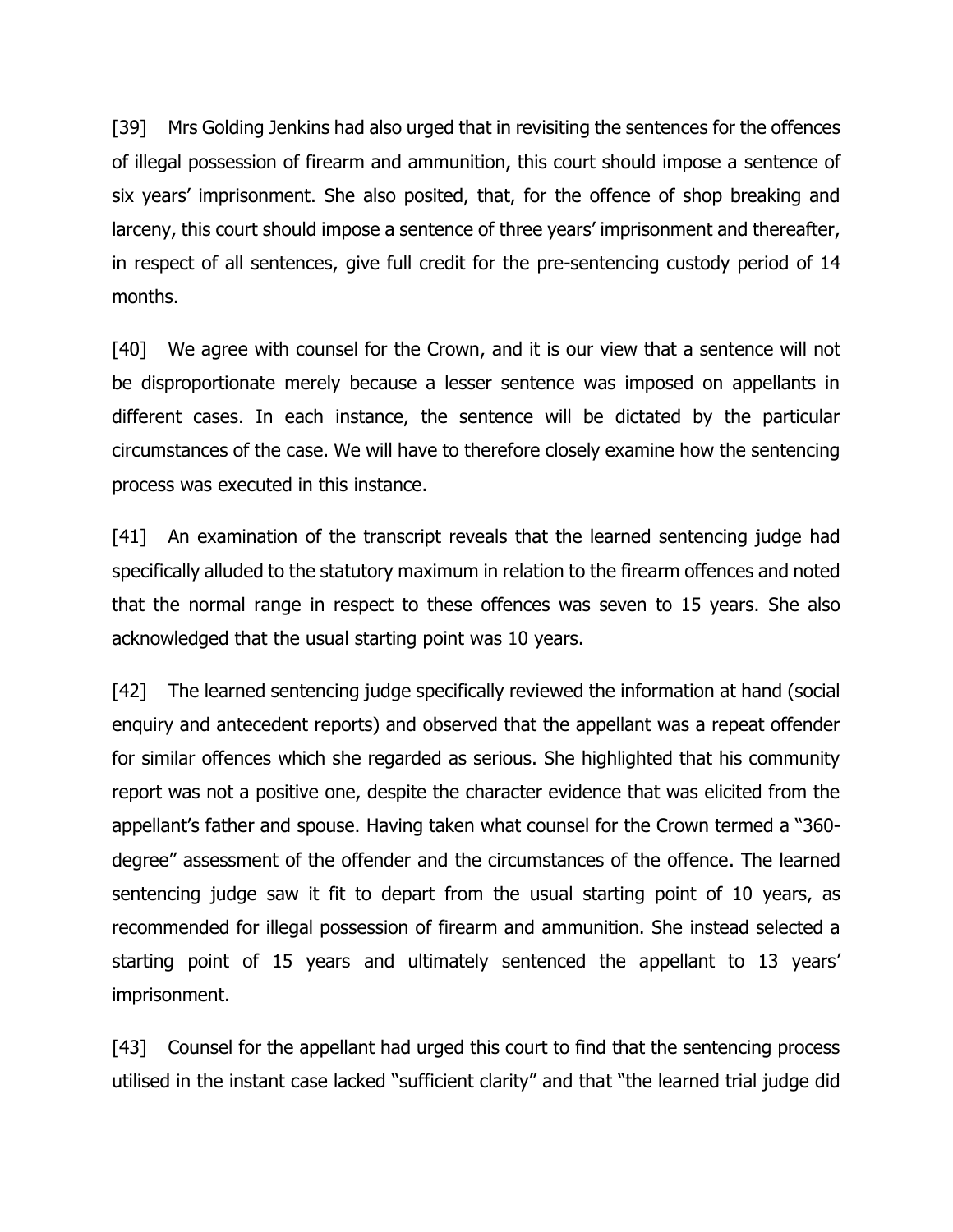not go far enough to demonstrate the core principles used to guide her sentencing." After a thorough assessment of the transcript, we agree with counsel for the appellant that the learned sentencing judge was silent on some important matters concerning the sentencing process. The Crown, to an extent, conceded this point but was adamant that whatever shortcomings there were, this case did not warrant the intervention of this Court.

[44] At page 34 of the transcript, the approach utilized by the learned sentencing judge can be gleaned based on her utterances, there she had said:

> "So using the starting point of 15 years and applying the aggravating factors, carries the Court to 18 years and then applying the sole mitigating factor, reduces it to 17 years. And I take into consideration, as I said, it will be a minimum discount for the plea of guilty and I also have to take into consideration, the time spent in custody and the minimum deduction for the plea of guilty.

> So, for the Illegal Possession of Firearm, count one Mr. Channer is sentenced to 13 years imprisonment at hard labour, count two for Illegal Possession of Ammunition, 13 years at hard labour and count three for the Shop Breaking and Larceny, he is sentenced to eight years at hard labour, and on count four Shop Breaking and Larceny, he is sentenced to eight years at hard labour. All sentences to run concurrently."

[45] Based on the above narrative, it is not clear to us how the learned sentencing judge arrived at the sentence she imposed in respect of each count. She did not indicate the percentage discount that she awarded for the guilty pleas and did not clearly demonstrate any arithmetical calculations of the same. Whilst we were able to discern a four-year difference between the ultimate sentence imposed on the firearm offences and up to when she calculated the one-year reduction for mitigating factors, it is not clear what portion was allotted to the discount for the guilty pleas and what portion credited for the pre-sentencing detention.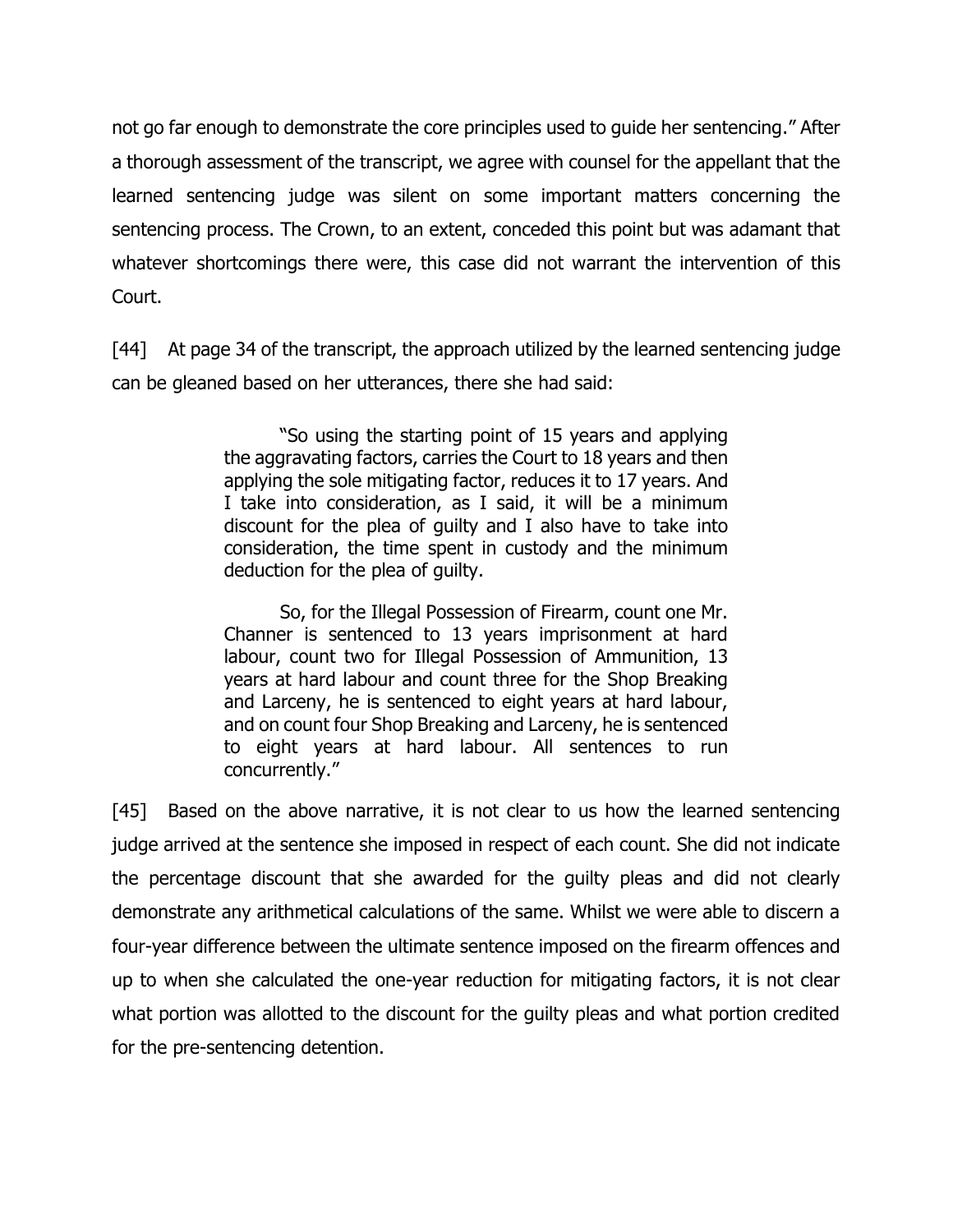[46] As regards the offence of shop breaking and larceny (counts 3 and 4), neither counsel for the appellant nor the Crown raised any arguments or made any submissions in relation to the sentence of eight years' imprisonment imposed, but there is absolutely no indication at all as to how the learned sentencing judge arrived at that sentence. We find, therefore, that there is some merit in ground five of the appeal.

[47] As a result of all the shortcomings identified, this court must revisit the process employed by the learned sentencing judge and the sentences imposed upon the appellant and determine the appropriate sentence that ought to have been imposed after an application of the relevant principles

### Identifying the normal range

[48] The sentencing process commences with the identification of the normal range of sentence applicable to each offence and reference to Appendix A of the Sentencing Guidelines affords great assistance. We have previously noted that the learned sentencing judge in this instance had in fact made reference to the relevant range of seven  $-15$ years in respect of the offences of illegal possession of firearm and ammunition. In the absence of any similar process relative to the offence of shop breaking and larceny, we feel it is necessary to address this issue and determine whether the learned sentencing judge had adopted a correct approach in sentencing the appellant to eight years' imprisonment.

[49] We observe that the Sentencing Guidelines are silent in terms of the offence of shop breaking, however, the offence of housebreaking is featured. We further observe that for the offence of "housebreaking and felony" (other than rape), pursuant to section 40 of the Larceny Act, the statutory maximum is 10 years' imprisonment (similar to that which obtains for shop breaking and larceny). The normal range as cited by the Sentencing Guidelines is three to eight years, with a usual starting point of four years.

[50] Counts 3 and 4 of the indictment, to which the appellant pleaded guilty, alleged the offence of "shop breaking and larceny" pursuant to section 40 of the Larceny Act,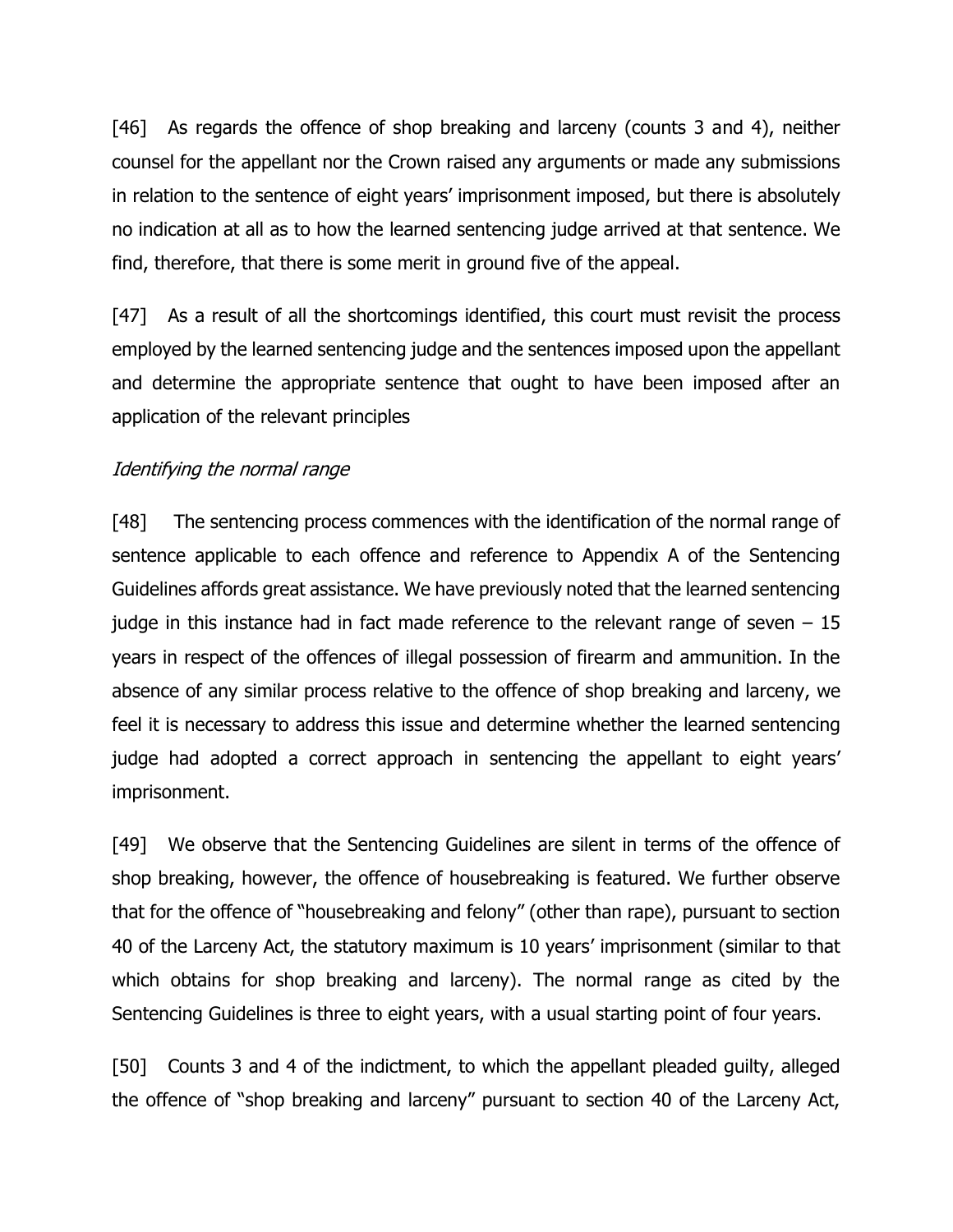and although the side note to section 40 speaks to "housebreaking and committing felony" nonetheless, sub-section (1), recites "shop" as one of the relevant buildings subject to the offence of a breaking and entering.

[51] For comparison, we also examined other offences within the Sentencing Guidelines, such as embezzlement, with a similar statutory maximum penalty of 10 years' imprisonment. The normal range stated is also three to eight years, with a usual starting point of four years. Therefore, we are of the view that there was ample guidance available to the learned sentencing judge to assist her in determining the range of sentences and in selecting an appropriate starting point in relation to the offence of shop breaking and larceny. How did the learned sentencing judge treat with the issue? The transcript is devoid of any reference to the process she employed. This may well give rise to the inference that she seemed to have completely ignored the Sentencing Guidelines and failed to carry out any assessment at all in relation to the offence of shop breaking and larceny.

[52] In failing to demonstrate that she had utilized the available guidance or to formulate any appropriate procedure, the learned sentencing judge fell into error and, therefore, the sentences imposed for the offence of shop breaking and larceny must also be revisited.

#### The starting point

[53] It is our view that ground one centers on the main issue of whether the learned sentencing judge erred in her assessment of the sentences she imposed on the appellant by selecting a starting point higher than that recommended by the Sentencing Guidelines.

[54] It would be judicious, therefore, at this point to determine what is meant by the "starting point". In **R v Saw and others** [2009] EWCA Crim 1, at paragraph 4, Lord Judge CJ observed that "the expression 'starting point' ... is nowadays used to identify a notional point within a broad range, from which the sentence should be increased or decreased to allow for aggravating or mitigating features". This definition is echoed in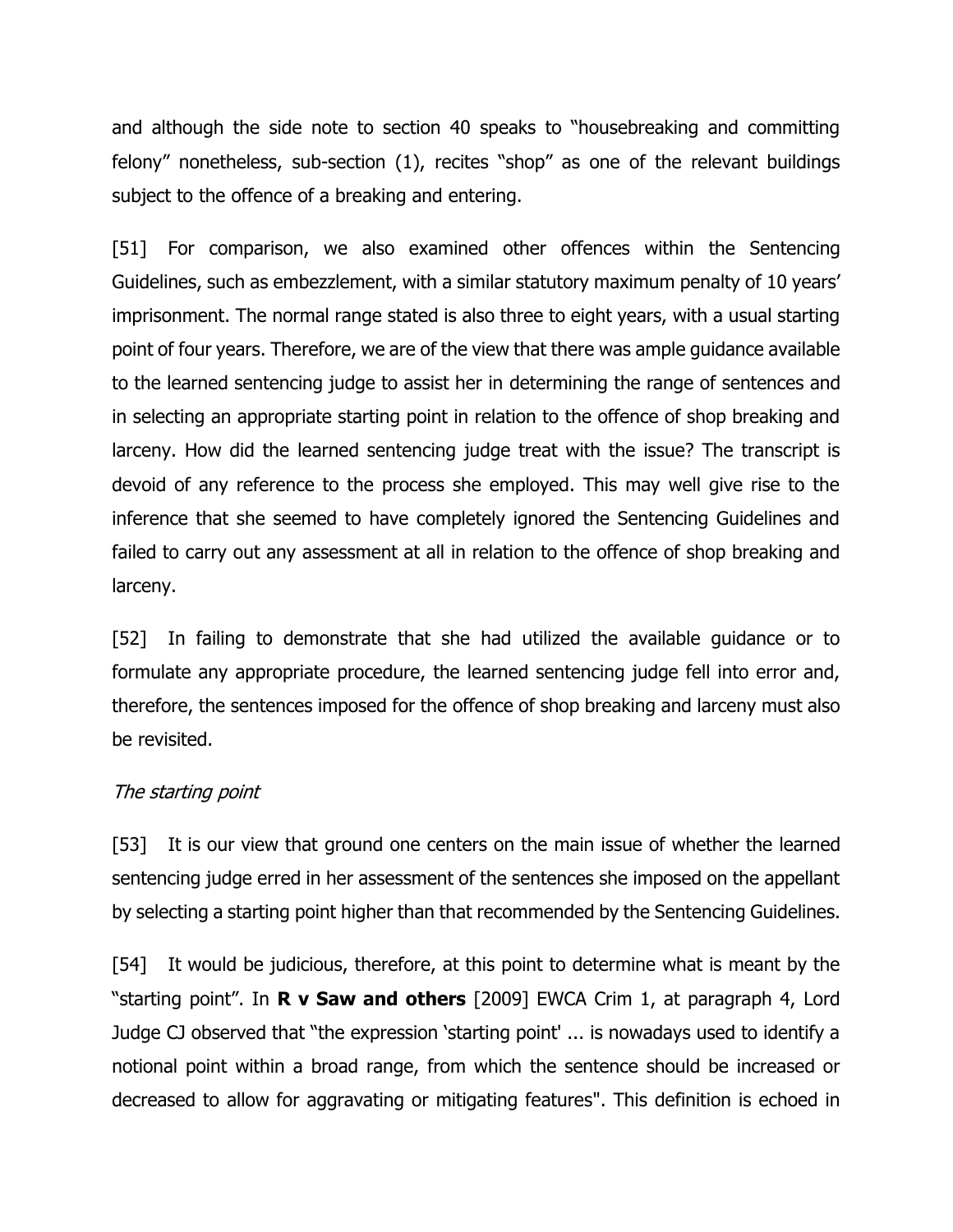the Sentencing Guidelines and expressed as "a notional point within the normal range, from which the sentence may be increased or decreased to allow for aggravating or mitigating features of the case" (see paragraph 7.1 of the Sentencing Guidelines).

[55] The Sentencing Guidelines are, admittedly, not mandatory and a sentencing judge is at liberty to select a higher starting point than recommended. We, therefore, register our appreciation that the Sentencing Guidelines did not, in any way, interfered with the sentencing judge's exercise of her discretion with respect to sentencing. In fact, paragraph 7.6 of the Sentencing Guidelines makes it crystalline that:

> "… the usual starting points set out in Appendix A are intended to be indicative only. While it is expected that sentencing judges will generally find it convenient to adopt them, the starting point ultimately chosen in each case must be the product of the sentencing judge's fresh consideration of what the particular case requires."

[56] Mrs Golding Jenkins complained about the approach the learned sentencing judge used in arriving at the starting point. In her written submissions she stated, "in this given case, the learned trial judge deviated from the principle of first arriving at a starting point independent of the aggravating factors". We do not agree with counsel that this is a correct statement of the law. In fact, a sentencing judge is urged, in arriving at the appropriate starting point, to make assessments relevant to the particular case before him or her. We note at paragraph 7.2 of the Sentencing Guidelines that:

> "In arriving at the appropriate starting point in each case, the sentencing judge must make an assessment of the intrinsic seriousness of the offence, taking into account the offender's culpability in committing it and the harm, physical or psychological, caused or intended to be caused, or that might foreseeably have been caused, by the offence."

[57] According to Morrison P, in **Meisha Clement v R**, aggravating factors such as the level of premeditation and the use of gratuitous violence, would affect the starting point. Subjective factors which relate to the offender, such as youthfulness and previous good character, would affect his degree of culpability for commission of the offence.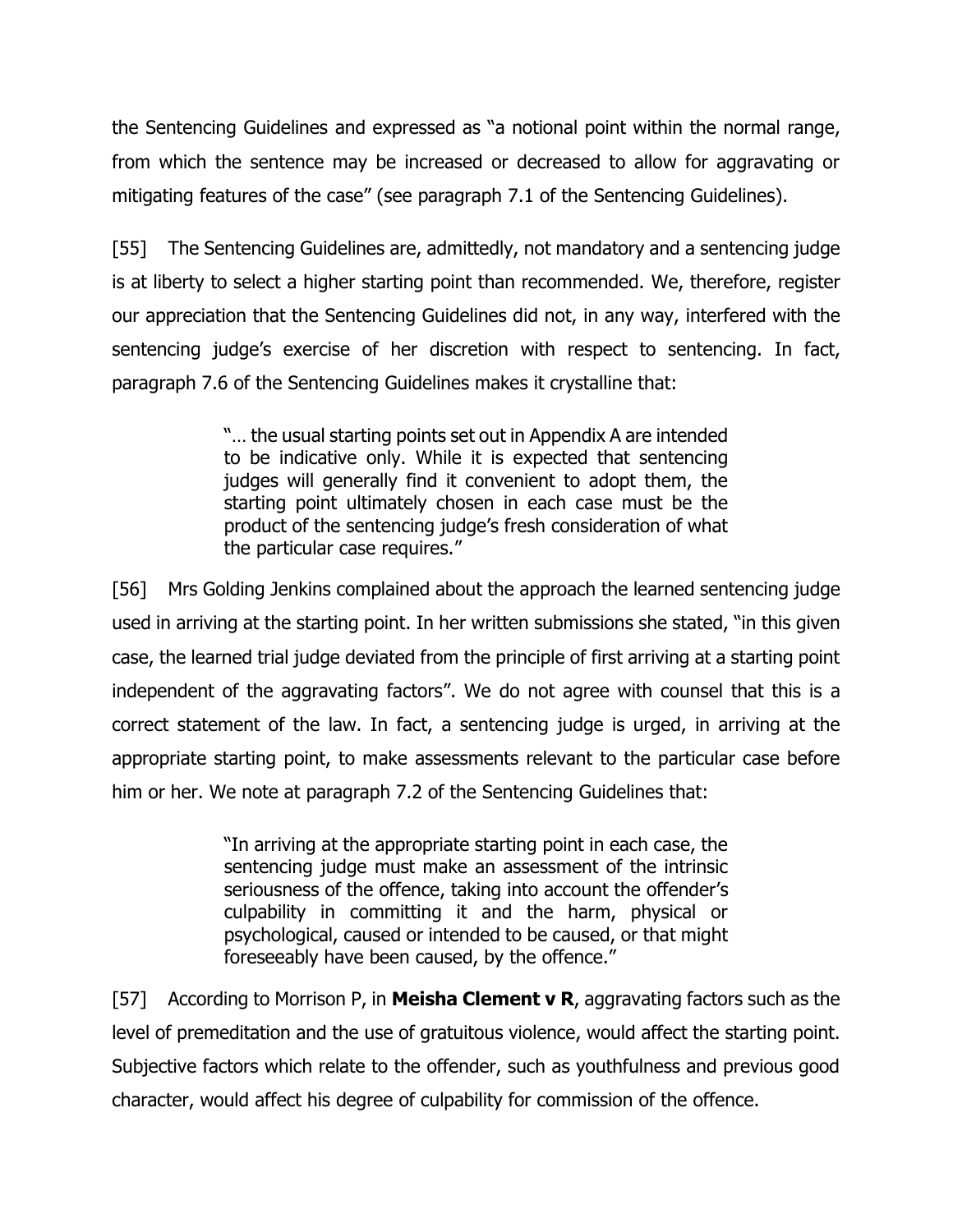[58] We, therefore, agree with counsel for the Crown to the extent that the learned sentencing judge was obliged to make a 360-degree assessment of the circumstances of the offence, when she took into consideration, as she was obliged to do, pertinent matters relating to the commission of the offence. In circumstances where a sentencing judge utilizes a higher starting point, he or she must, however, state precisely the reasons for departing from the usual. In so doing a sentencing judge could not be said to be acting contrary to the principles of sentencing.

[59] In light of the appellant's complaint, we must, therefore, scrutinize the approach and the particular words uttered by the learned sentencing judge in arriving at her starting point. After acknowledging that the offences for which the appellant was to be sentenced, did not fall within any statutory minimum, she said the following:

> "The Court, therefore, has the discretion, with respect to what would be deemed the lower end of the sentence applicable for these offences. The offence for Shop Breaking and Larceny carries a statutory maximum of ten years imprisonment. Regarding the Illegal Possession of Firearm and Ammunition the Court normally sentences within a range of seven to 15 years and the usual starting point used by the court is ten years.

…

Any starting point that the Court uses must reflect the serious nature or the seriousness of the offence for which the person stands before the Court. While, with respect to the offences of Illegal Possession of Firearm and Ammunition, the usual starting point is ten years. I find that, in this instance, the usual starting point of ten-years cannot be applicable to you, Mr. Channer, as you stand before the Court as a repeat offender and a repeat offender of a very similar type of offences and very serious offences, indeed. I, therefore, find that the appropriate starting point is, in fact, 15 years for this court to look at, the appropriate sentence for you."

[60] We have discerned that the two factors identified by the learned sentencing judge in setting the starting point are the seriousness of the offence and the appellant being a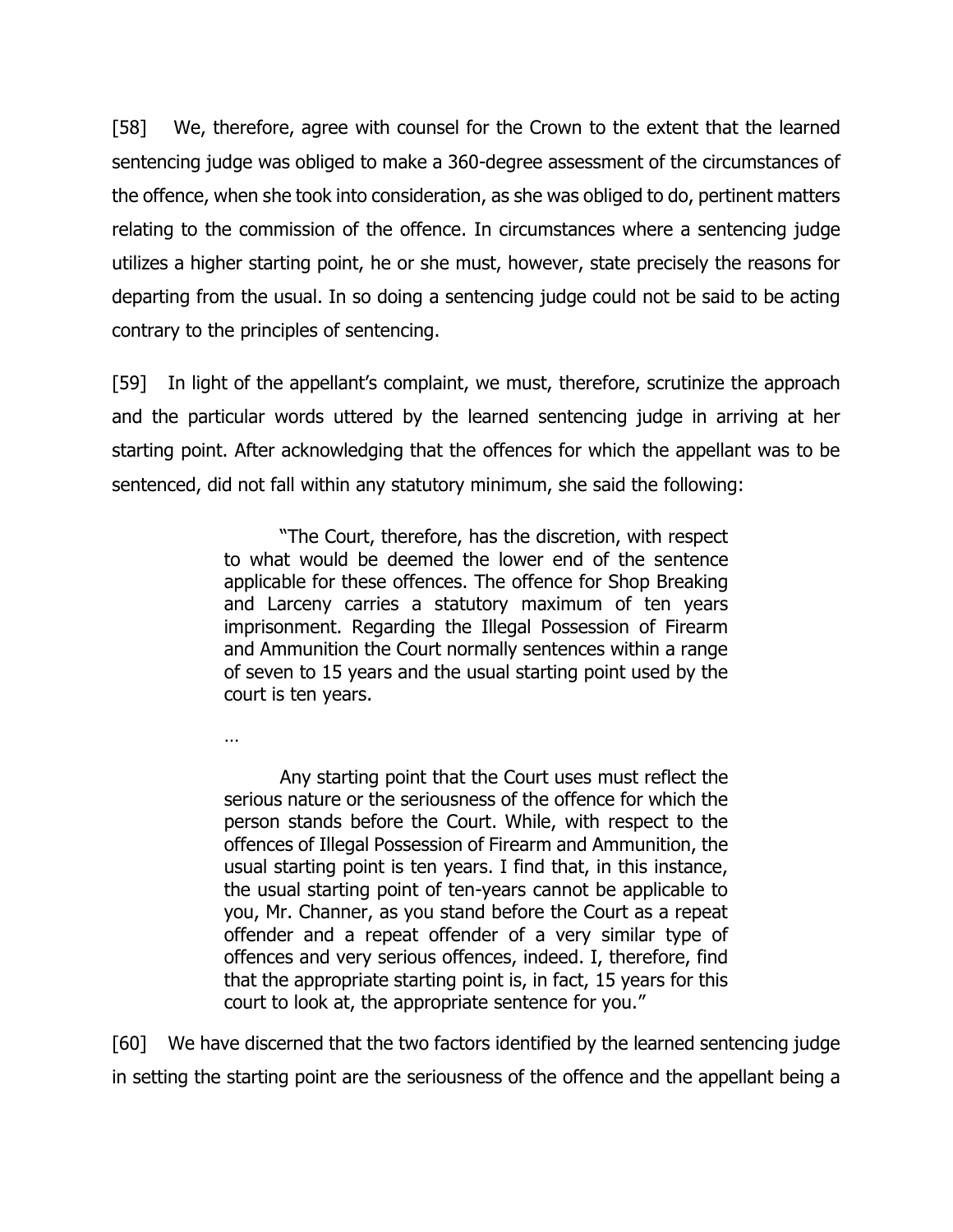repeat offender of similar types of offences (previous convictions). The argument could be made that the appellant's previous convictions for similar offences should be regarded as subjective and should properly have been reserved as a factor contemplated as aggravating, subsequent to the fixing of the starting point. Generally, in fixing a starting point it might be prudent to contemplate matters relative to the commission of the offence including harm and culpability, but this might be sometimes difficult as some aggravating factors may relate both to the offence and the offender. Ultimately, whatever consideration is utilized in determining the starting point even if it relates to the offender, such must not be used again as an aggravating factor. The fact that the learned sentencing judge utilized the appellant's previous convictions of similar types of offences, in determining the starting point, we do not regard this as fatal, so long as this factor was not further utilized as an aggravating factor to increase the sentence.

[61] The secondary argument the appellant had advanced regarding the starting point, was that it was too high. Counsel for the Crown had submitted, that the starting point utilized was not too high and that the learned sentencing judge, in this instance, could not have separated the circumstances in which a firearm was actively used from the process of her consideration. We agree with counsel's submission to the extent that, if the learned sentencing judge had ignored the circumstances of the offence, this would have been tantamount to her treating the offences of possession as possession simpliciter. This would have been at odds with the factual circumstances of the case and counts on the indictment to which the appellant pleaded guilty. We note that, although the appellant himself had not discharged the firearm, the weapon was nonetheless actively used in the commission of the offence of shooting at the police and was present during the commission of the shop breaking and larceny. In this sense, the possession of the firearm was not simpliciter and, therefore, the learned sentencing judge could not be censured for taking these facts into account when considering an appropriate starting point.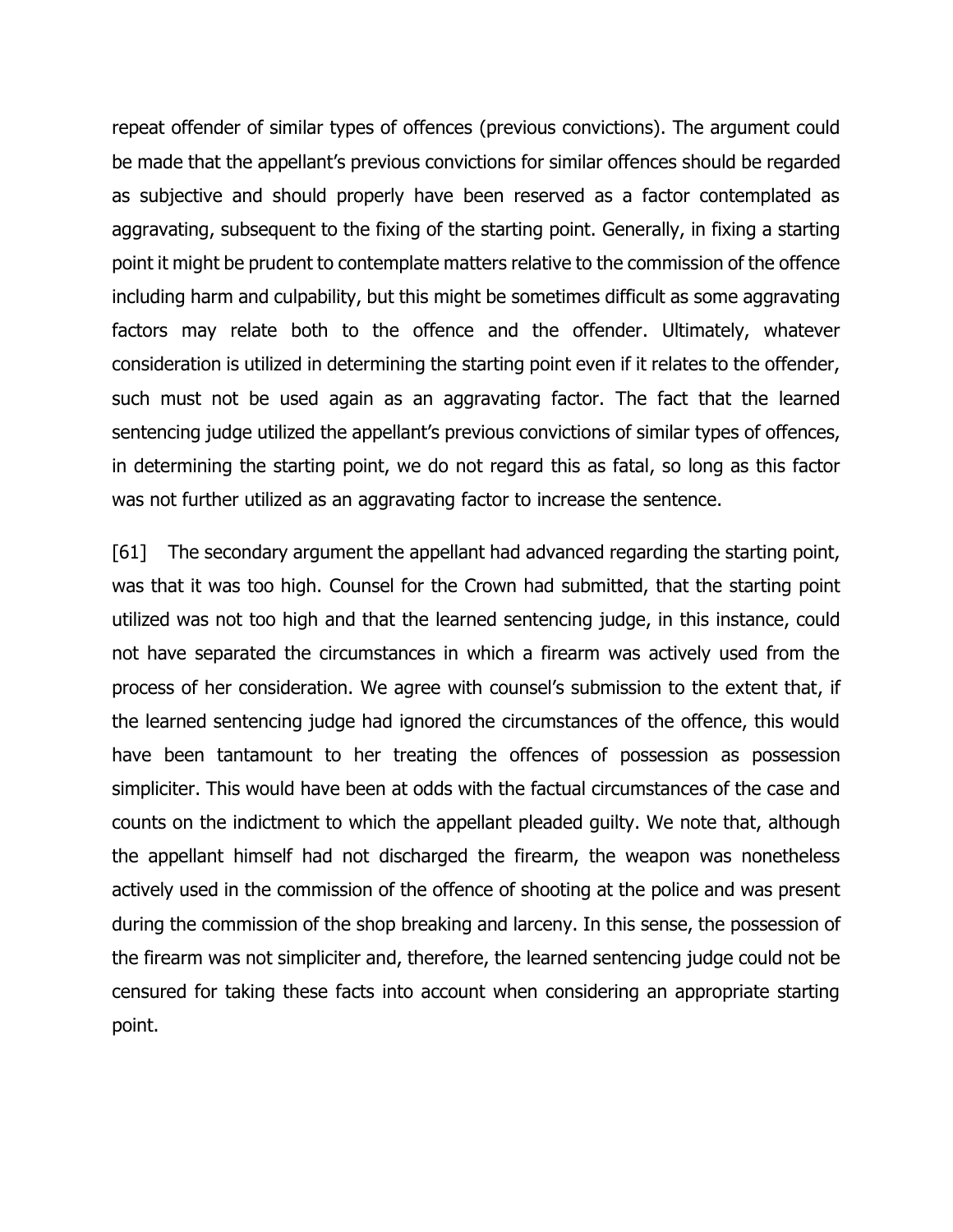[62] We find, based on the relevant authorities, and having thoroughly considered the circumstances of the case, that a starting point of 15 years was an appropriate starting point in relation to the firearm offences (counts 1 and 2). In our review of the approach taken by her, we find that the learned sentencing judge was not in error in selecting such a starting point even though she elected one which deviated from the recommended starting point of 10 years. Furthermore, she had duly registered her reasons for so doing.

[63] Notwithstanding, the strong submissions of counsel for the appellant in relation to a double counting and an ambivalent stance taken by the Crown in that regard, we have no difficulty approving as appropriate, a starting point of 15 years for the offences of illegal possession of firearm and ammunition. We observe that the previous convictions which caused the learned sentencing judge to select a higher starting point for the illegal possession offences are also relevant in relation to the shop-breaking and larceny for reason that the appellant in two previous instances had been convicted for offences involving dishonesty. Based on the foregoing, we find that an appropriate starting point for shop breaking and larceny is four years.

[64] These are, however, just starting points, which may be increased or decreased to allow for aggravating or mitigating features of the case.

#### Aggravating features

[65] As gleaned from the transcript, the learned sentencing judge outlined features that she found to be aggravating. She said:

> "Starting with the 15 years, I take into consideration what would be deemed the aggravating factors. The aggravating factors, of course, being that you have similar offences, similar previous offences. And to ensure that I do not double count, it goes hand in hand with the fact that you are a repeat offender. So I will not count that as one of the aggravating factors. It is clear that you have a running association with persons of questionable character, very negative character. This was borne out by what was indicated to the Court, in respect to how you eventually found yourself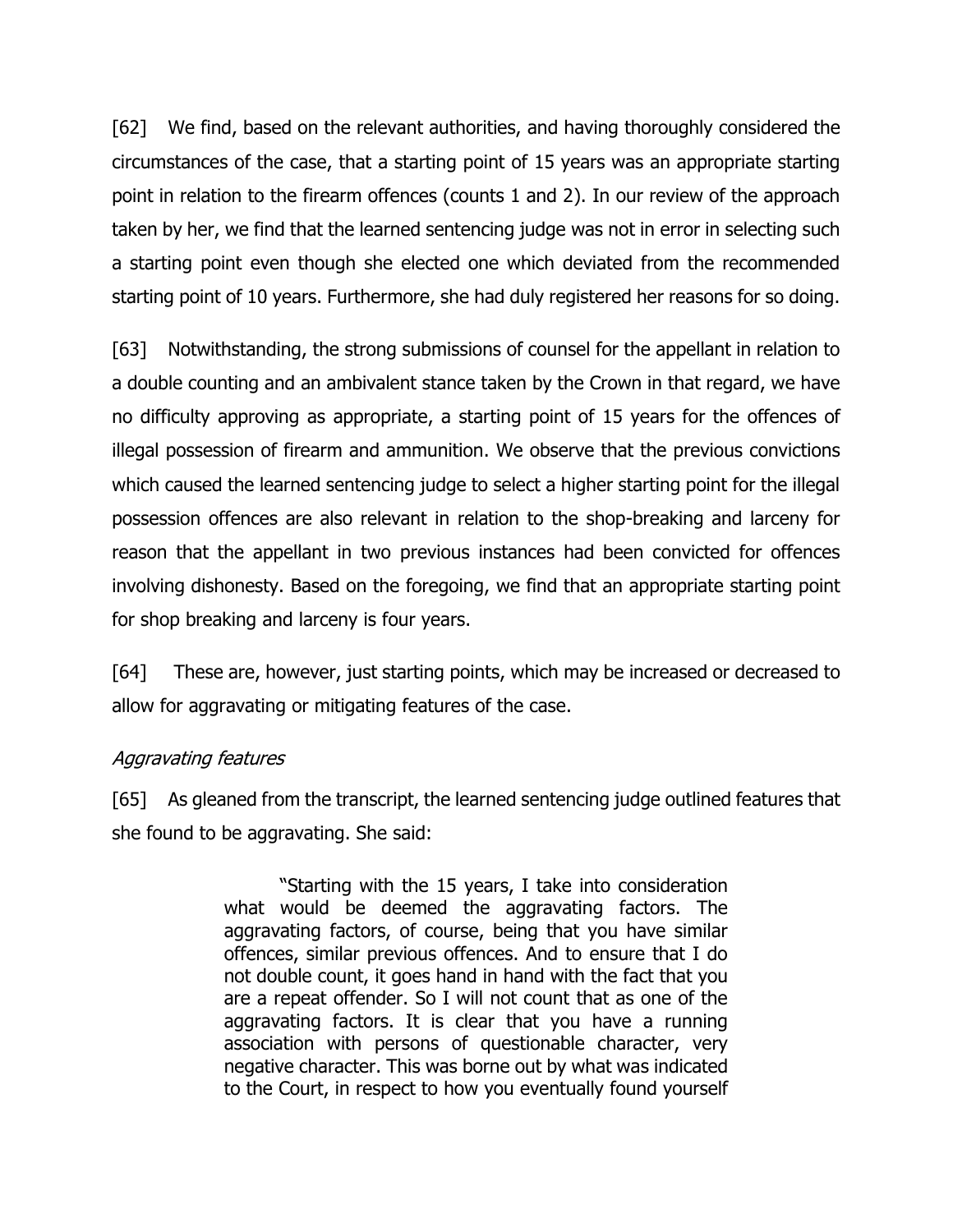in front of that hardware store on the morning in question. Also borne out from the information that was given to the Court, is the fact that there was planning and premeditiation with respect to the events to which you were privy.

So while it is counsel acting on your behalf, submitted that you may have been a passive participant, and certainly at 37-years of age, given your history, having been privy to these discussions, the Court is of the view that your turning up on that morning, in question, in response to a phone call, does not make you as passive a participant as Counsel would want us to believe.

It is obvious, in spite of the fact that you have been, with respect to the similar previous offences, they were some number of years ago. Again, it doesn't appear that you have learnt [sic] from your negative contact with the judicial system. As it would have been very prudent to stay as far away as possible from anything that even looked like illegal activity and you did not."

[66] Mrs Golding Jenkins endeavoured to identify an element of double counting based on the above passage. Ms Henriques argued that it was the appellant's misconception that a starting point should not take into consideration any aggravating factors at all which has led counsel to say there was double counting. She argued that it would appear that the learned sentencing judge had breached the Sentencing Guidelines when she counted the appellant's antecedents (subjective factor) as a factor towards a higher starting point. Counsel for the Crown was adamant that the learned sentencing judge had the latitude to do so, because what she did was to use as part of the starting point, the appellant's conduct and involvement in a conspiracy to commit crimes. In such circumstances, counsel posited that the learned sentencing judge was correct to consider the appellant's culpability.

[67] We are of the view that the learned sentencing judge did not, in fact, double count, because after considering the fact that the appellant was a repeat offender (five previous convictions based on the criminal record) and had similar previous offences as aggravating factors for the starting point, she did not again consider that same factor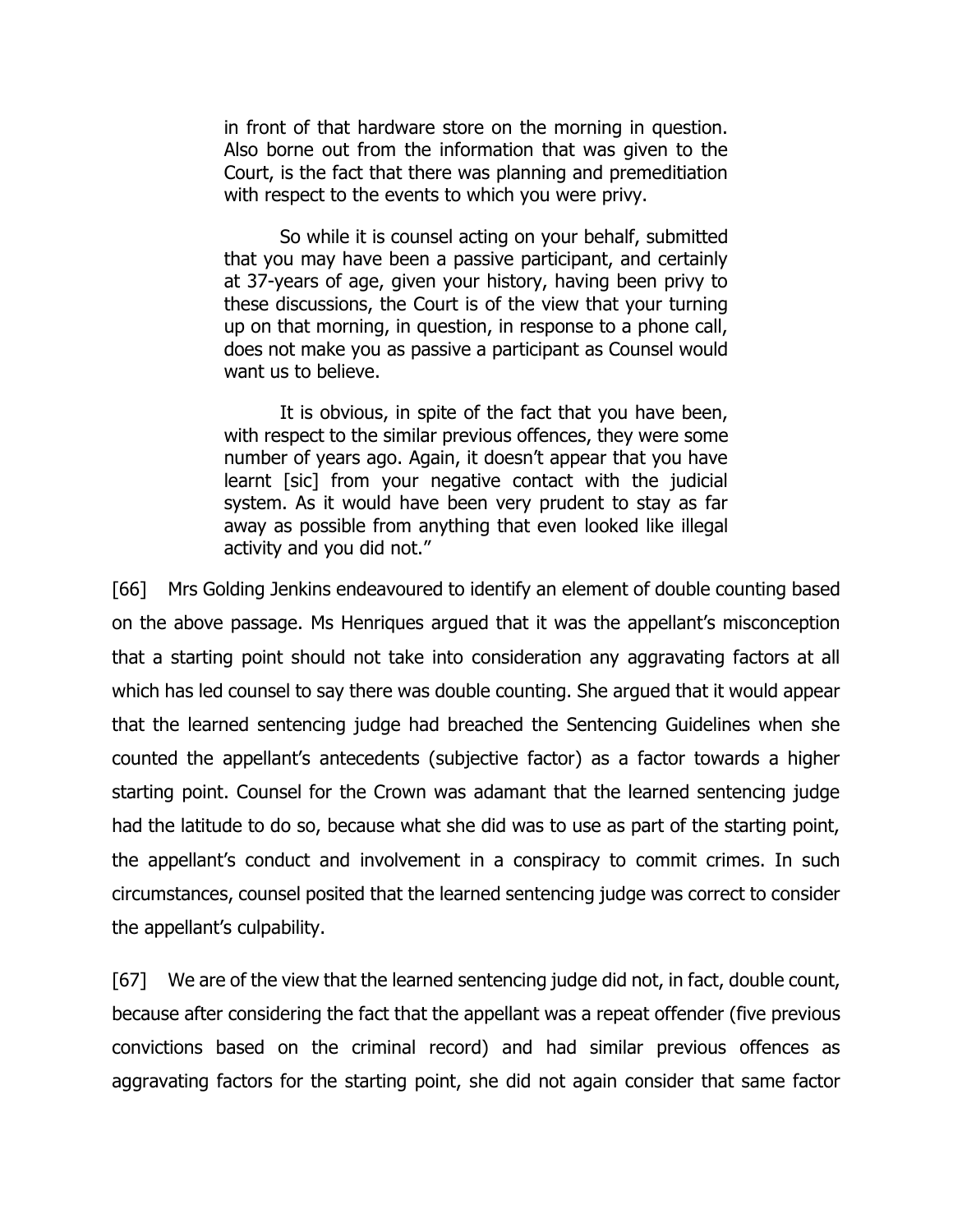when deciding whether to increase the number of years up from the starting point. Mrs Golding Jenkins was very selective in her reproduction of portions of the transcript, and had omitted in her selection, that portion where the learned sentencing judge, had explicitly warned herself against double-counting and heeded her own caution. This significant portion of the transcript seems to have eluded counsel.

[68] We note that when the learned sentencing judge acknowledged that the appellant's previous similar convictions were, in fact, an aggravating factor, she had specifically continued in that vein and said, "I will not count that as one of the aggravating factors". Having carefully read the transcript, we could not discern any indication, explicit or inferential, which supports the appellant's conclusion that the three years which the learned sentencing judge added to the starting point, on account of aggravating factors was "owing to said previous similar convictions". We, therefore, find that the appellant's complaints in this regard is without merit.

[69] We agree that the learned sentencing judge did not specifically itemize all the aggravating factors that she considered, but on a careful reading of the transcript and her comments we discern, that the aggravating factors identified by her relative to increasing the starting point, were:

- 1. bad character;
- 2. planning and premeditation;
- 3. Role played by the appellant in the commission of the offences – the appellant qualifies as a principal offender; and
- 4. lack of effort to reform recidivism.

[70] In our review exercise, other applicable aggravating features identified and which ought not to have been ignored are:

1. the prevalence of the offences in the society;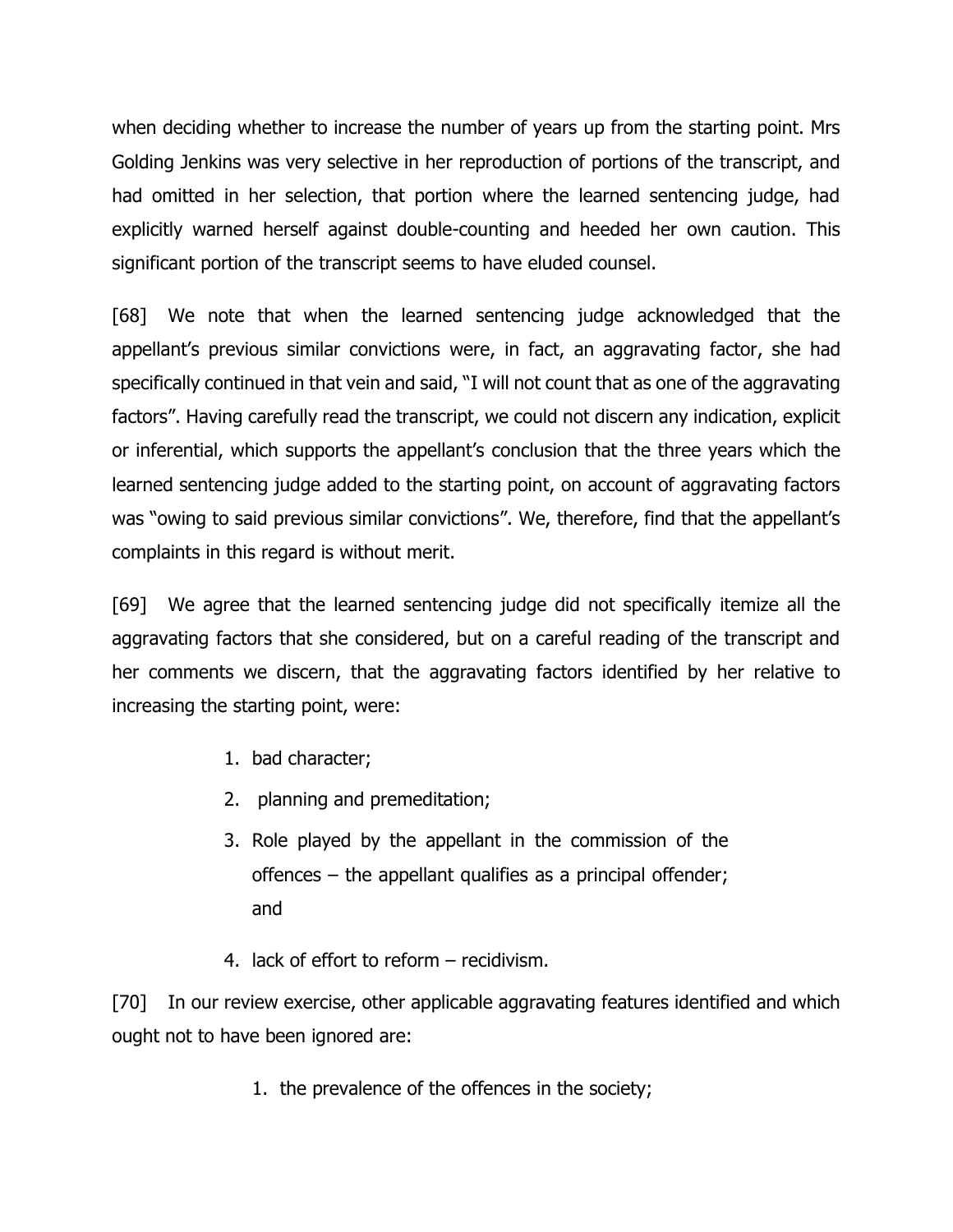- 2. the appellant's negative Social Enquiry Report;
- 3. operating in a group or gang (admittedly at least three persons were involved in the heist);
- 4. the presence and use of a firearm during the commission of the related offences. Although the appellant himself had not discharged the firearm, the weapon was nonetheless actively used in the commission of the offence of shooting at the police and was present during the commission of the shop breaking and larceny;
- 5. attempts to conceal his involvement, by fleeing the scene;
- 6. he was not a callow youth, suffering from immaturity, but was 36 years of age when he committed these offences. He was an adult and, therefore, should have been able to make better lifestyle choices, considering there was no allegation of coercion or duress; and
- 7. the goods stolen are of high economic value, and two separate establishments were broken into and items stolen therefrom.

Having found that there was no double counting where aggravating factors are concerned, we are of the view that the learned sentencing judge was justified in increasing the starting point by three years; in fact she could reasonably have increased it much higher, hence in this regard, she had not erred in principle.

[71] In answer to queries posed by this court, Mrs Golding Jenkins did not readily accept that the circumstances of this case gave rise to aggravating features that could have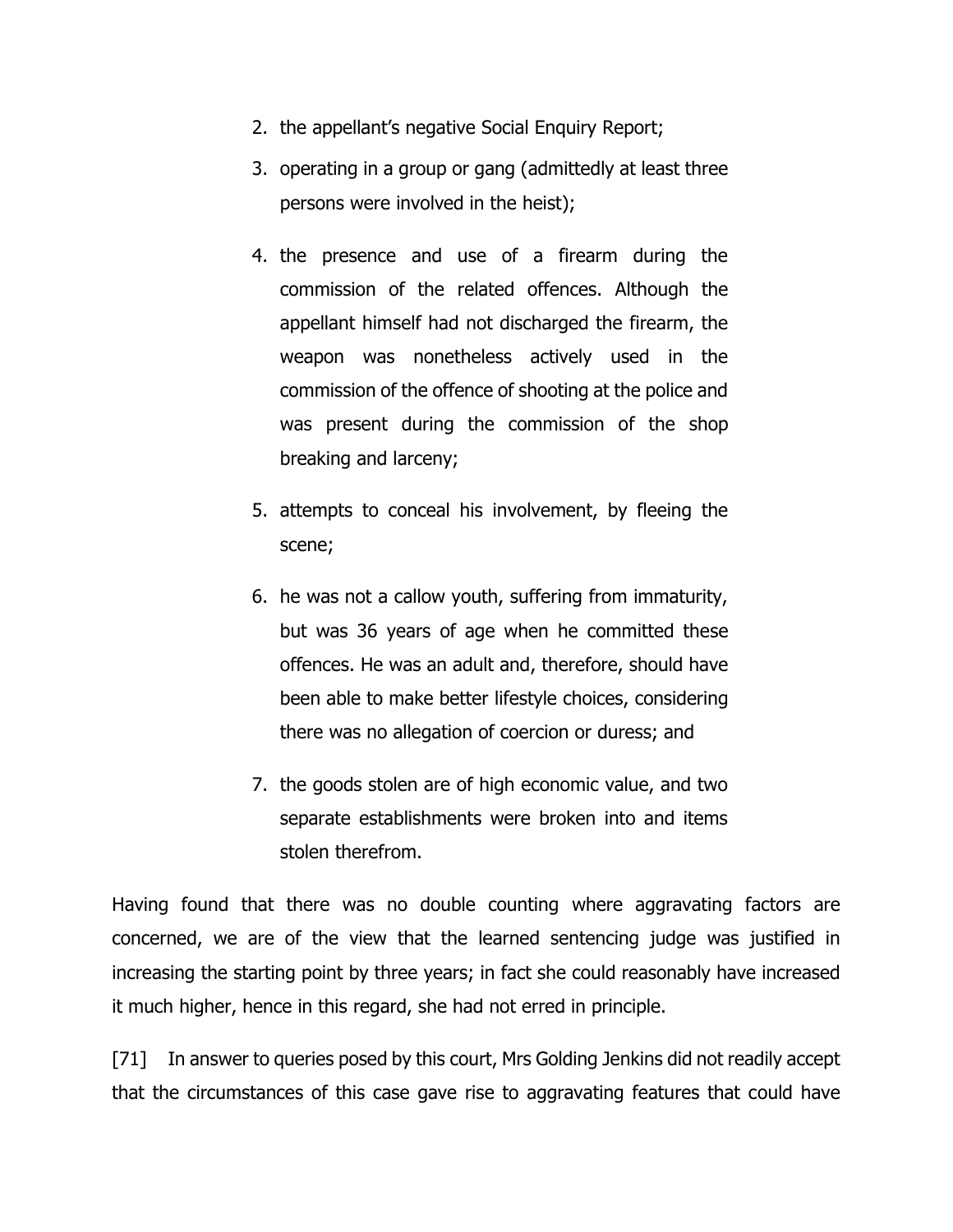merited the selection of a starting point of 15 years, nor indeed was she willing to accede that there were aggravating factors outside of the appellant's previous convictions, which would have justified the additional three years which the learned sentencing judge calculated. Having adopted the stated starting point of 15 years we have taken note of the aggravating features that the learned sentencing judge had inferentially identified. We have, in fact, also identified other aggravating factors which she could have quite properly taken into consideration. The amalgam of aggravating factors we identified at paragraphs [69] and [70] herein will be applied.

[72] On the totality of the aggravating features identified in the factual circumstances of this case, we deemed it appropriate to move the starting point upwards by nine years. This would take the calculations to 24 years for the offences of illegal possession of firearm and ammunition, (counts 1 and 2). In relation to the offence of shop-breaking and larceny (counts 3 and 4) if the full nine years was to be added to the starting point of four years this would result in a calculation that exceeds the maximum penalty that the law allows. We will therefore treat the addition of the aggravating factors as bringing the calculations to the maximum of 10 years. Therefore, the 18 years that the judge would have arrived at, after the adjustment of the starting point having taken into account what she viewed as aggravating factors, cannot be criticised.

# Mitigating features

[73] As regards the mitigating features, the learned sentencing judge had this to say:

"While, again, Counsel has made submissions to the fact that you are a family man, that you have children relying or depending on you. These are things you really ought to have taken into consideration before you found yourself on the outside of the hardware store on that morning.

By and large, the only mitigating factor that this Court can identify is the fact that you did not waste the Court's time and put the court through a trial. You have entered a plea of guilty…"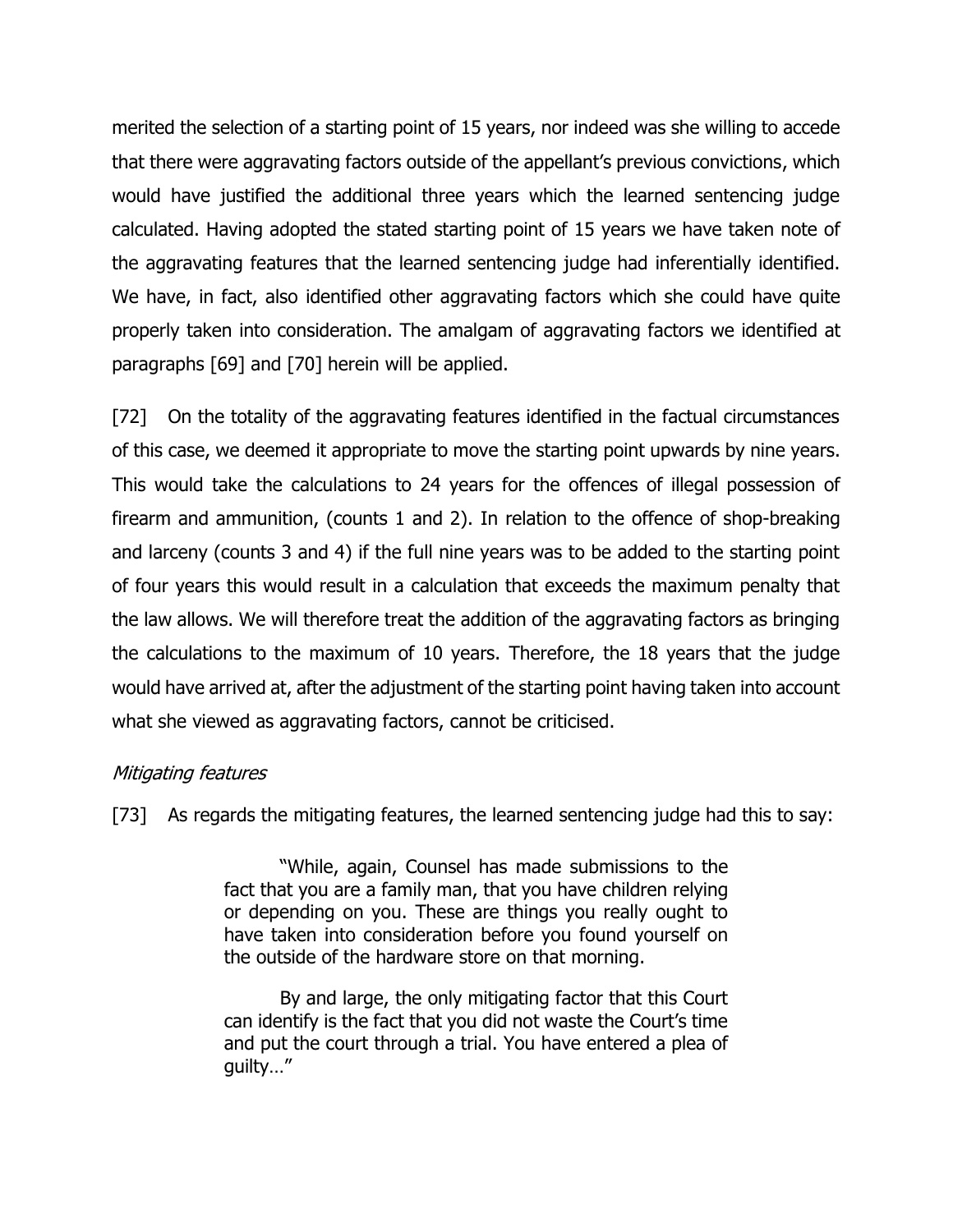[74] The appellant's counsel was of the view that there were some seven factors that the learned sentencing judge ought to have taken into account and on such basis, ought to have afforded him a greater discount for mitigating factors. We have examined these factors and determined that there is no merit in counsel's submissions. We do not agree that there was any early co-operation by the appellant, because he had fled the scene of the crime and it was the police's own industry that led them to the knowledge that he was the true owner of the vehicle that was left at the crime scene. He did not voluntarily submit himself to the custody of the law enforcers; the police went to his house and arrested him. He was arrested on 3 June 2018, some 18 days after the offence and it was then that he decided to co-operate and give a statement under caution.

[75] The appellant's giving of that caution statement, as far as we can discern, was not an "early acceptance of responsibility". In the caution statement, he attempted to downplay his involvement in the crimes and sought to implicate his cronies Jay and Shark as the principals. For example, he earmarked Shark as the mastermind and, while admitting he was privy to discussions to rob the hardware store, he said he left the discussion to go and attend to his sick spouse. He said it was Jay who shot at the police; it was Jay who called him for a pick-up at the location of the robbery; and it was Shark who instructed him to park the car and open the trunk. According to his narrative, the appellant is conveying the impression that he was an automaton who merely helped to load the items into the vehicle. In our view, the learned sentencing judge, armed with the facts as outlined by the prosecutor, was entitled to her determination that there was no early acceptance of responsibility by the appellant.

[76] We accept, as a sound statement of law, that when an accused pleads guilty, and there is a divergence of facts, he ought to be sentenced on the set of facts most favourable to him unless a Newton Hearing is held. Counsel for the Crown submitted, and we agree, that there was no disagreement relative to the factual circumstances of the crime at the time of sentencing. Actually, much of the narrative of the happenings was extracted from the appellant's caution statement.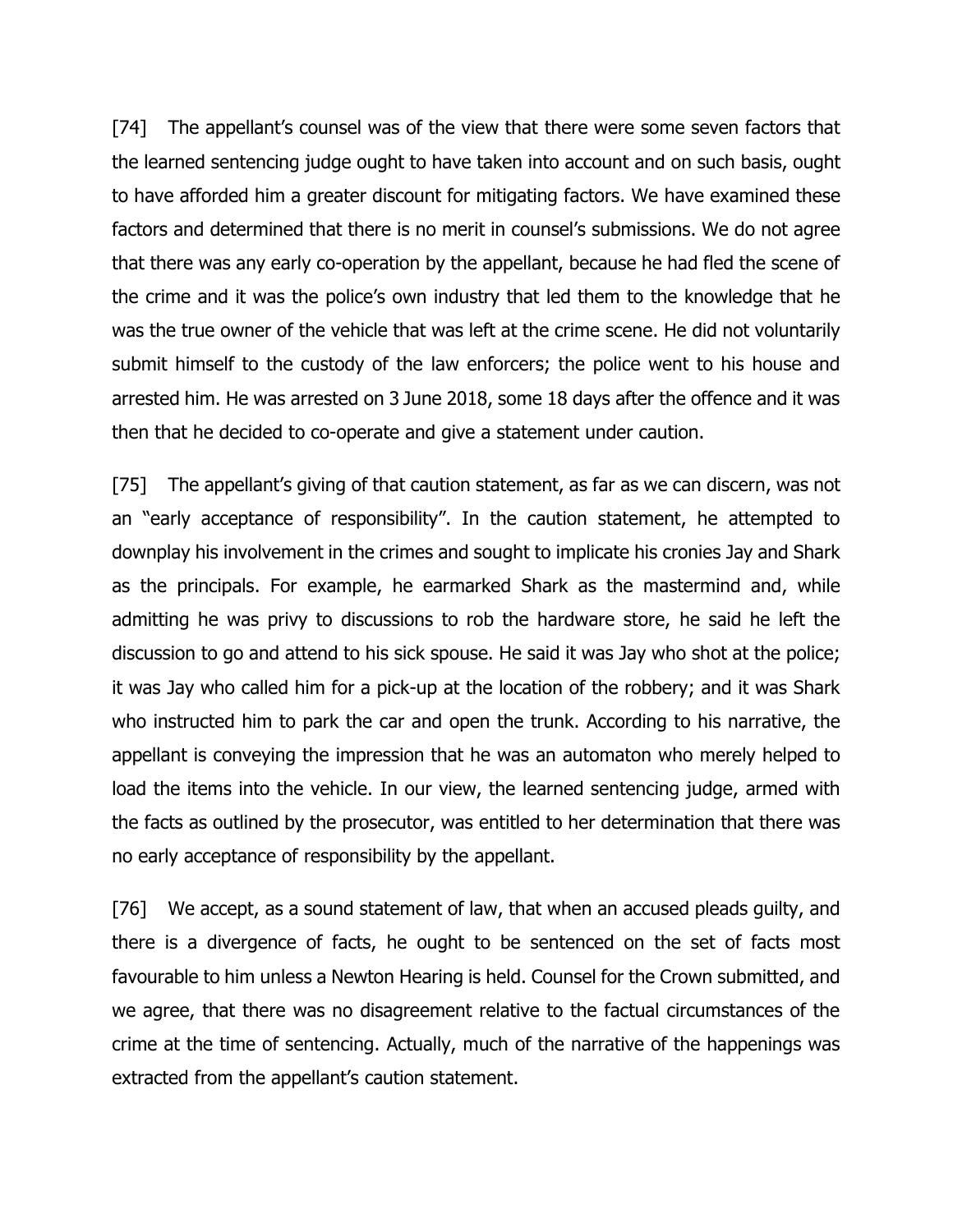[77] The learned sentencing judge was entitled to interpret the utterances made by the appellant and to assess his culpability from the surrounding context of the case. The facts are that the appellant at 3:30 am willingly left his warm bed, the comfort and consortium of his spouse and children to pick up Jay, a known wrongdoer. This is significant. The appellant did not claim to be operating a taxi service, in fact, he gave his trade as a mason. He was not going to pick up a legitimate passenger who needed transportation. He would have known based on the directions he said he received, that he was going to the location of the hardware store. At that time, in the wee hours of the morning, a reasonable and prudent man would have known this was for an illicit purpose.

[78] There is no evidence, nor is it apparent on the transcript, that the appellant did not know what was transpiring that morning. There is no evidence that he was not aware that a robbery was actively in progress. On the contrary, the admissions made by the appellant supports an interpretation that he well knew he was going to the location of the hardware store, nonetheless, he voluntarily drove there. In light of previous discussions he had participated in, to rob this place, his intentions were not innocent; he was no naïve youth. On his arrival, he would have seen that his cronies had broken and entered into two premises, yet he willingly lent his assistance to load the pilfered items into his vehicle. This does not support the view that his involvement was limited or passive.

[79] The learned sentencing judge's assessment that given the pre-plan, the appellant's age and history, when he turned up at the hardware store in answer to the phone call that morning, his participation was not passive, is entirely justified. Indeed, in an objective sense, the appellant's behavioural pattern and utterances could be looked at and interpreted in the way that she did. In our view, the learned sentencing judge was reasonably entitled to have taken the view that she took of the appellant's involvement being active and substantial.

[80] It was entirely within the learned sentencing judge's discretion, having seen and heard the character witnesses to determine how much weight, if any, to attach to their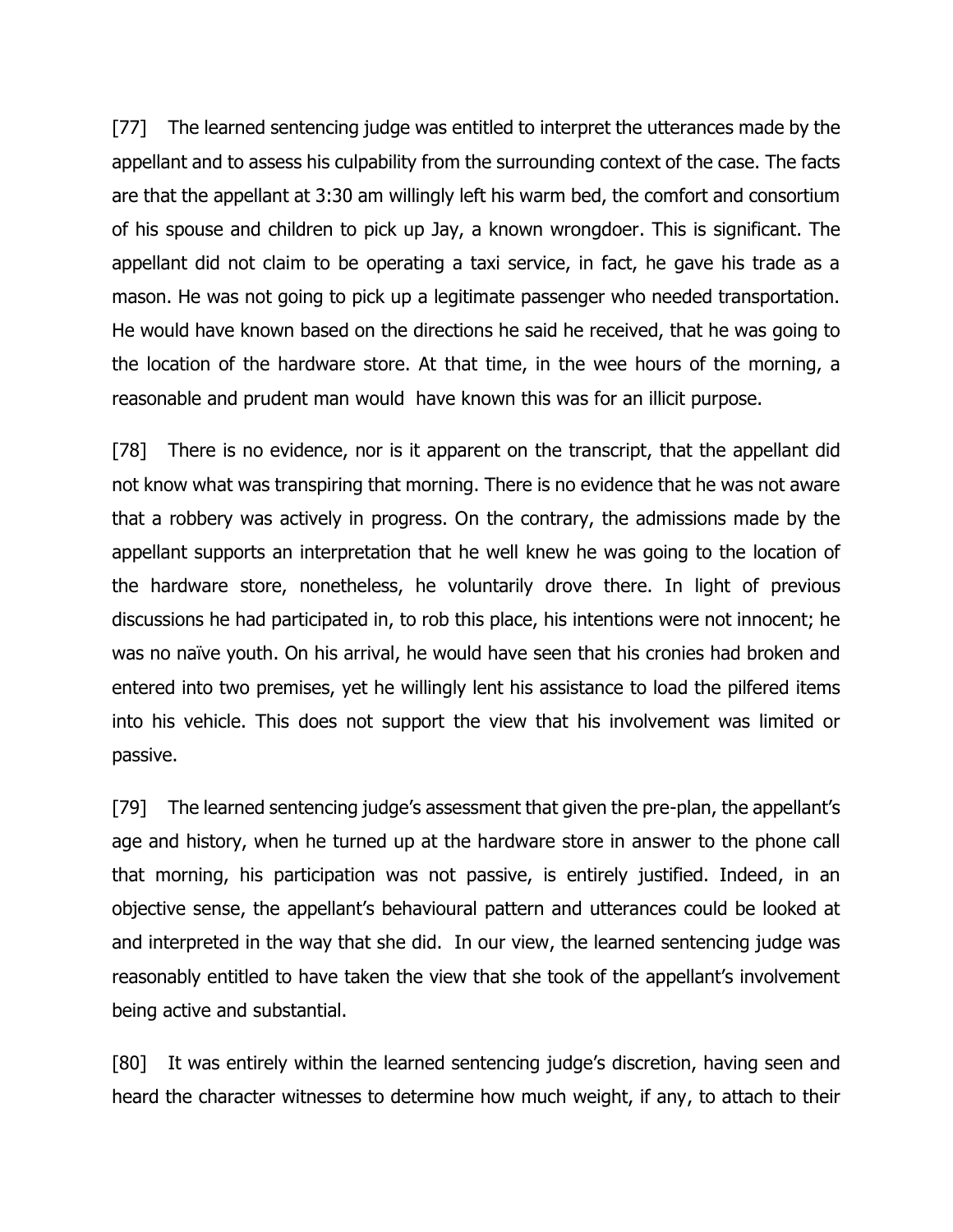evidence. She seemingly was not impressed by the utterances of his father that the appellant was "a disciplined boy growing up … a good boy growing up". His behaviour as an adult seems to have eclipsed any such positive tendencies exhibited in his early years. His spouse's acclaim of him as a good father and husband did not outweigh the negative regard that his fellow community members had for him. The learned sentencing judge weighed the evidence given in his favour versus the impact his conduct had on the community and the society at large and found him wanting.

[81] Counsel for the Crown conceded that the fact that the appellant was gainfully employed at the time of the offence was not addressed by the learned sentencing judge, but further submitted that this was justified. She sought to rely on **Worrell Wint v R** for the proposition that:

> "[61] …In general, the previous good character of the offender carries little weight in sentencing in very serious cases (see Blackstone's Criminal Practice 2002, paragraph B2.42, at page 181). In this case, the applicant had previous convictions, and though he had the opportunity to reform he eventually reoffended. We do not believe that the points raised by counsel for the applicant count as mitigating factors, in all the circumstances of this case."

[82] Whilst we agree that it is important that a sentencing judge, at the very least, demonstrate that she considered factors such as employment and good family relations as generally having some mitigating quality, we are of the view that the weight to be accorded to such factors is entirely a matter for her according to the circumstances as she knows them to be. It is apparent that the learned sentencing judge considered these factors but gave no weight to them. In the circumstances, it cannot be said that the learned sentencing judge erred in law in failing to treat the fact that he had young children as a mitigating factor. We would also add that the fact that the appellant was gainfully employed should have been a deterrent to engaging in firearm offences and offences involving dishonesty (stealing). There is no reason to treat it as a mitigating factor in the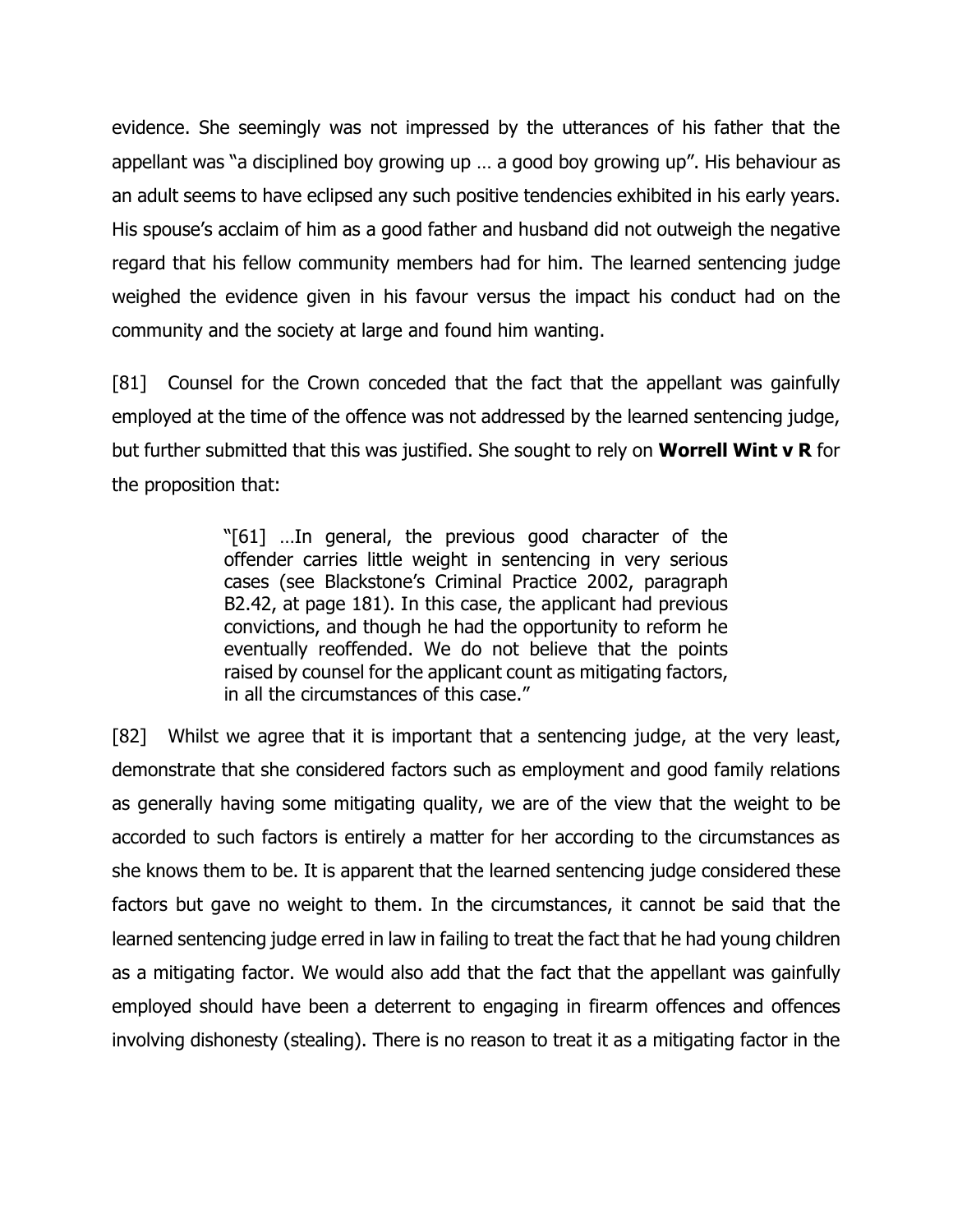circumstances of this case, especially having taken into account his previous convictions for kindred offences.

[83] The appellant's counsel submitted that he had greatly assisted the police and his assistance enabled a quick "wrap up" of the case. There is no indication of this in the transcript. Counsel also submitted that the guilty pleas were "indicative of his amenability to change". This also is not borne out in light of the appellant's recidivism and penchant to commit offences involving dishonesty. Counsel was misguided in thinking that "[t]he 10 years [sic] gap between the two previous similar convictions" counted as a mitigating factor. We make this observation because the appellant was not eligible to be treated as a rehabilitated offender.

[84] Section 3 of the Criminal Records (Rehabilitation of Offenders) Act makes it possible for "… a person who…has been convicted of an offence … at the expiration of the appropriate rehabilitation period, be treated as a rehabilitated person…". However, the further provisions of section 20A restrict eligibility of certain category of persons as follows:

- "(1) Where a person has been convicted of three or more (a) indictable offences arising out of more than one incident; or
	- (b) summary offences ...

The person shall as of the third such conviction, notwithstanding that the applicable rehabilitation period may have elapsed in relation to any of those convictions, be dealt with in accordance with subsection (2).

(2) A person described in subsection (1) shall not be eligible –

(a) to be treated as a rehabilitated person in respect of the convictions referred to in subsection (1), neither shall any of those convictions be capable of being treated as spent;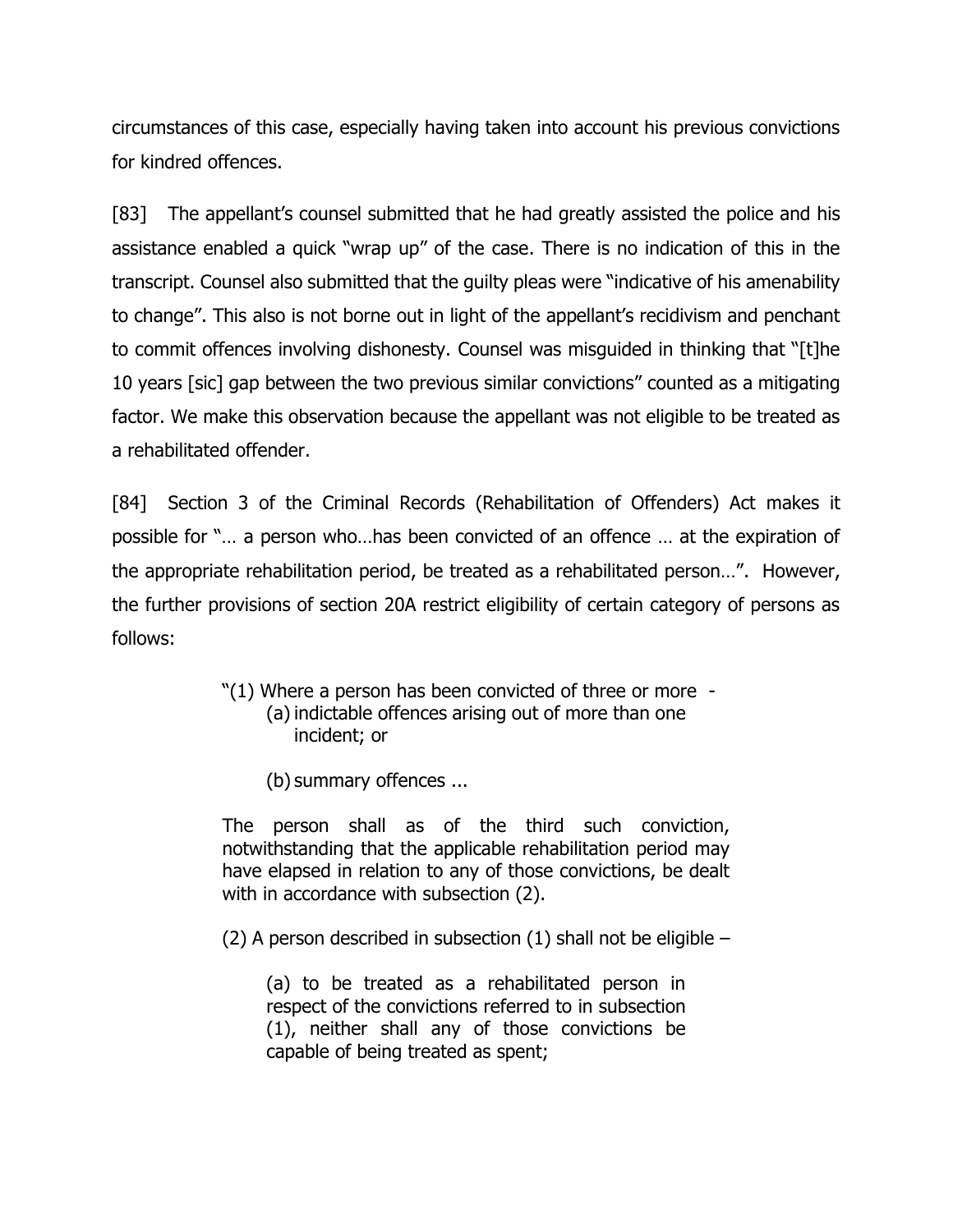(b) to apply for the expungement from the records of any other conviction that had already become spent; or

(c) to be treated as a rehabilitated person in relation to any subsequent conviction, neither shall any subsequent conviction be capable of being treated as spent."

[85] The appellant's antecedents revealed that on 6 June 2006, he had been convicted of the offences of illegal possession of firearm and robbery with aggravation. Similarly, in August of that same year he was, in a separate incident, convicted of illegal possession of firearm and robbery with aggravation. He further committed and was convicted for the offence of misprision of felony in 2016. The appellant has, therefore, committed five indictable offences in three separate incidents. In those circumstances, the appellant is by law a convict not eligible to be treated as a rehabilitated person.

[86] The appellant's guilty pleas were taken into consideration, assessed as a sign of remorse, and treated as the sole mitigating factor by the learned sentencing judge. We cannot fault her reasoning in this regard, especially since she was obliged to give separate consideration and a percentage discount for the guilty pleas. Further, the deduction of one year for mitigating factors, we believe is reasonable in the circumstance.

[87] Based on the foregoing, ground four as advanced is devoid of merit and, therefore, fails.

[88] In our reevaluated sentencing process, we have regarded the mitigating factors as well. Accordingly, we have scrutinized the transcript to determine whether any other mitigating circumstances exist that would enure to the appellant's benefit. We are satisfied that the learned sentencing judge had identified the sole relevant mitigating factor and we agree that the subtraction of one year which she made, is more than fair. This would, therefore, reduce our evaluated sentences for the offences of illegal possession of firearm and ammunition to 23 years, respectively, and shop-breaking and larceny to nine years.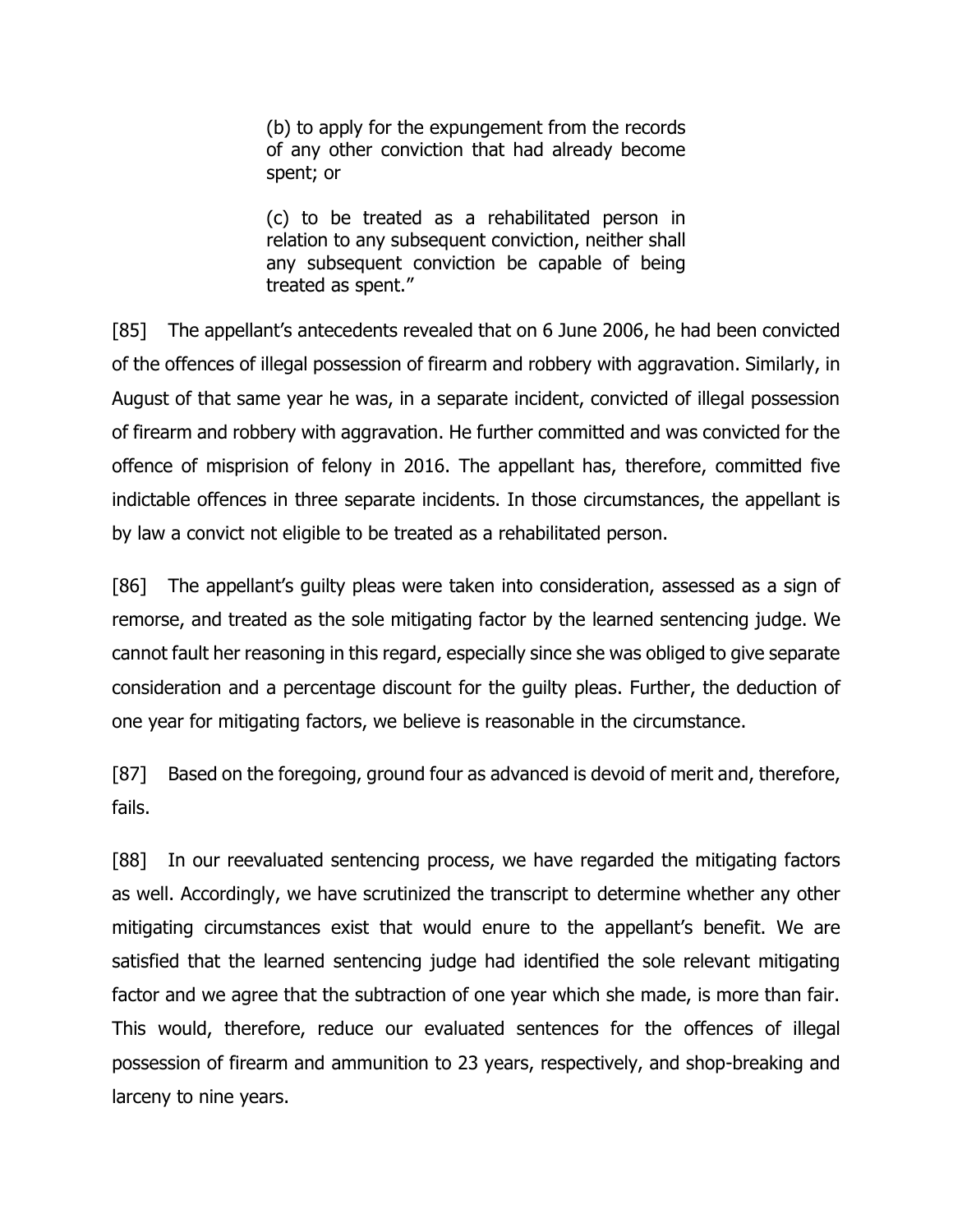### Guilty plea and discount

[89] The above calculations represent the provisional sentences reevaluated by this court had the appellant engaged in a trial, but he had not. Account must therefore be taken of this guilty pleas.

[90] Based on the record of the transcript, it is clear that the learned sentencing judge contemplated awarding a discount to the appellant based on his guilty plea. She specifically commented that he had saved valuable judicial time and had not engaged in a trial. She also gave some thought to the amount of discount to be awarded, where she said "… this was not the first opportunity that permitted you to enter a plea of guilty, you are certainly not entitled to the discount of 50% for the plea of guilty". She, however, did not ultimately conduct an arithmetical calculation as to the percentage discount she had awarded him, she merely stated that "… it will be a minimum discount for the plea of guilty…".

[91] In light of the foregoing utterances, she clearly had the provisions of sections 42D of the CJAAA in mind. In failing, however, to state the specific percentage discount and the applicable tier in relation to the timing of the guilty pleas, and further, by not clearly demonstrating that she had, in fact, discounted the sentence on that account, the learned sentencing judge fell into error.

[92] The provisions of section 42D of the CJAAA dictate that the discount for a guilty plea ranges from 50% to 15% based on the nature of the offence and the stage of the proceeding the appellant pleaded guilty. Contrary to the insistence of the appellant's counsel, the appellant did not plead guilty on the first relevant date but pleaded guilty before the beginning of a trial. He, therefore, did not fall in the first tier contemplated by section 42D(2)(a) which affords up to a 50% reduction. Based on the factual circumstances of this case, section 42D(2)(b), in our view, is the applicable section of the CJAAA. That provision states that: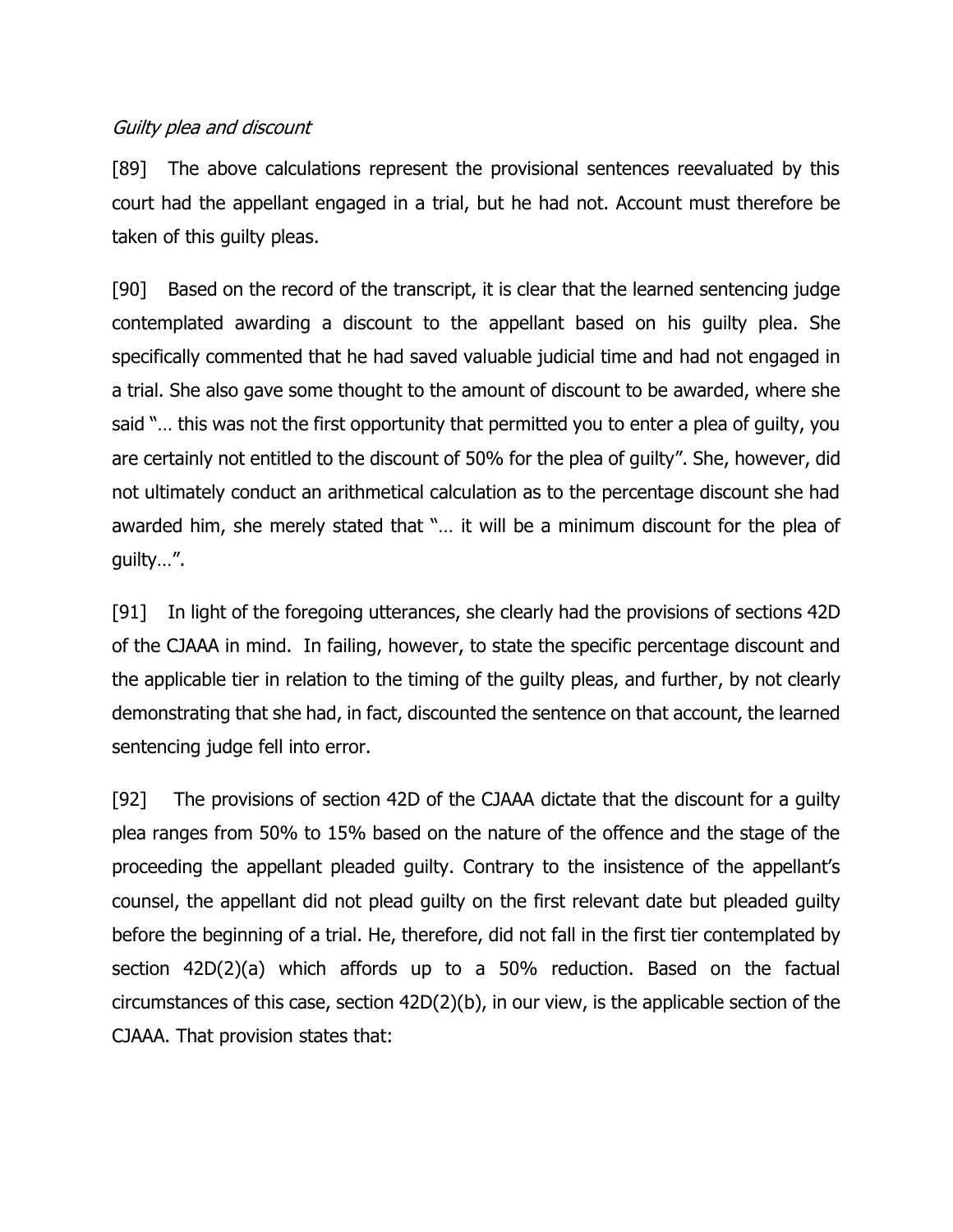"where the defendant indicates to the Court, after the first relevant date but before the trial commences, that he wishes to plead guilty to the offence, **the sentence may be reduced by up to thirty-five percent**;" (Emphasis supplied)

[93] In determining the percentage by which a sentence is to be reduced, regard must also be had to section 42H, which requires a sentencing judge to give contemplation to the following factors:

- "(a) whether the reduction of the sentence of the defendant would be so disproportionate to the seriousness of the offence, or so inappropriate in the case of the defendant, that it would shock the public conscience;
- (b) the circumstances of the offence, including its impact on the victims;
- (c) any factors that are relevant to the defendant;
- (d) the circumstances surrounding the plea;
- (e) where the defendant has been charged with more than one offence, whether the defendant pleaded guilty to all of the offences;
- (f) whether the defendant has any previous convictions; and
- (g) any other factor or principle the Court considers relevant."

[94] Having considered the factors stated above and the provision of section  $42D(2)(c)$ of the CJAAA, which provides for a reduction of up to 15% after the trial has commenced but before the verdict is given, we cannot sanction the inferential 15.7% calculation that was advanced by counsel for the Crown. This would relegate the discount to the third tier and, therefore, deny the appellant a percentage discount appropriate to his circumstances.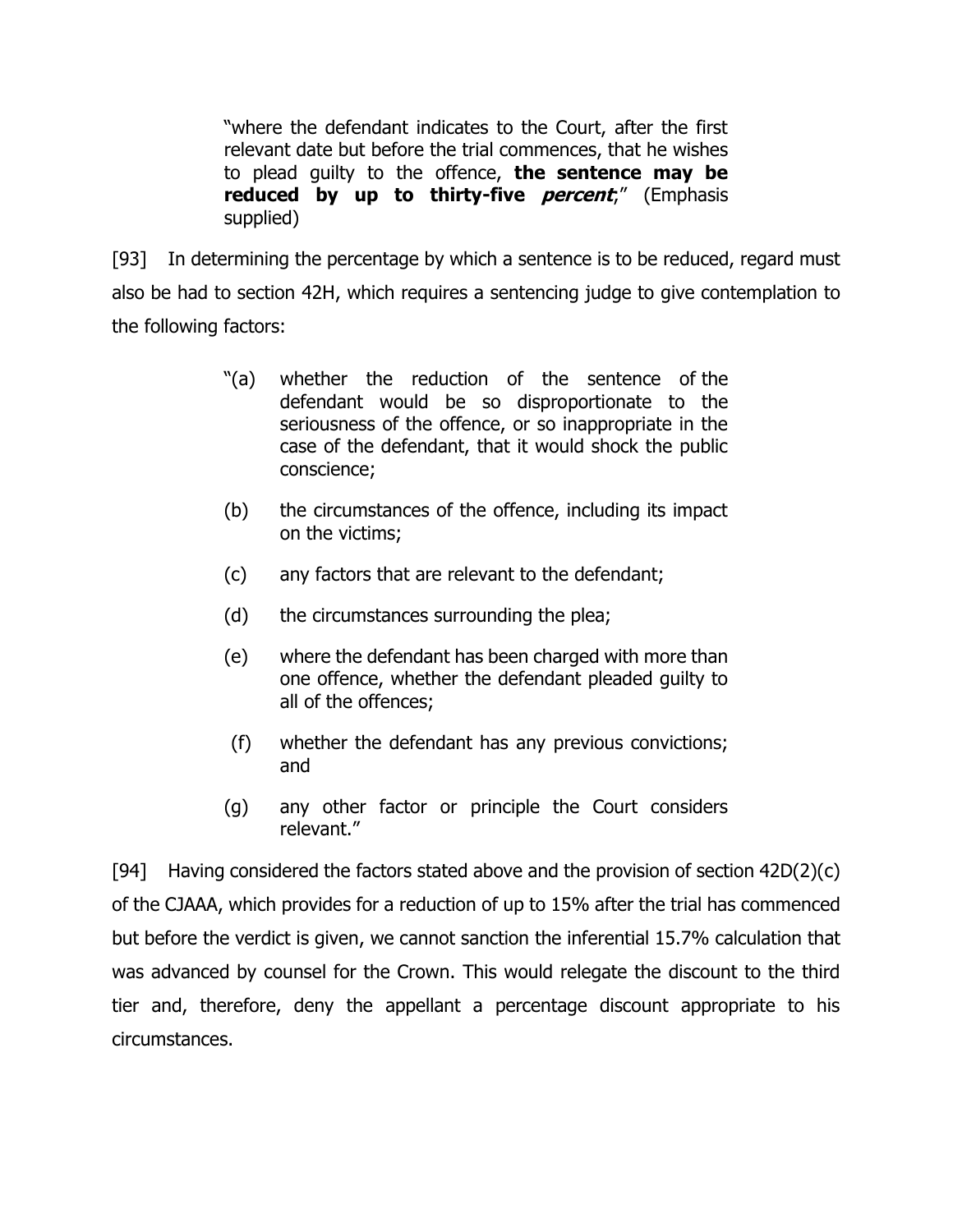[95] In determining the discount that is appropriate, we have factored into the balance, the appellant's previous convictions as also the indicator of the very strong case against him, a significant portion of which was self-confessed. In the premises, a conviction would have been inevitable. Examining the factors as outlined in section 42H, we note that subsections (d), (e), and (f) are relevant considerations, and therefore a discount at the upper threshold of 35% would not have been warranted

[96] We have considered the appellant's complaint that his guilty plea was not adequately assessed by the learned sentencing judge, we find this to be not without merit. We consider that in the factual matrix of this case a 20% discount would have been fitting. We will now apply the same to our evaluated provisional sentences. The discount is calculated to be four years and six months with respect to the offences of illegal possession of firearm and ammunition when this is deducted from the 23 years the result is 18 years and six months. The percentage discount calculated for shop breaking and larceny is one year and eight months, when subtracted from the nine years the result is seven years and four months.

#### Time spent on pre-sentence remand

[97] Authorities such as **Micheston Burke v R** [2020] JMCA Crim 29 and **Lindell Howell v R** [2017] JMCA Crim 9 indicate that full credit is to be given for the time the appellant spent in custody pending prosecution and determination of his case. In this instance, time spent in custody was previously canvassed and indicated to be 14 months. The learned sentencing judge had indicated her awareness of this principle when during the calculation process she said, "… and I also have to take into consideration the time spent in custody…". So, she had clearly indicated that she had the intention to credit the appellant time spent in pre-sentencing detention as was his due. We have already indicated that we were not able to clearly identify that the learned sentencing judge had in fact done so, nor are we prepared to infer that she had done so to the full extent of 14 months.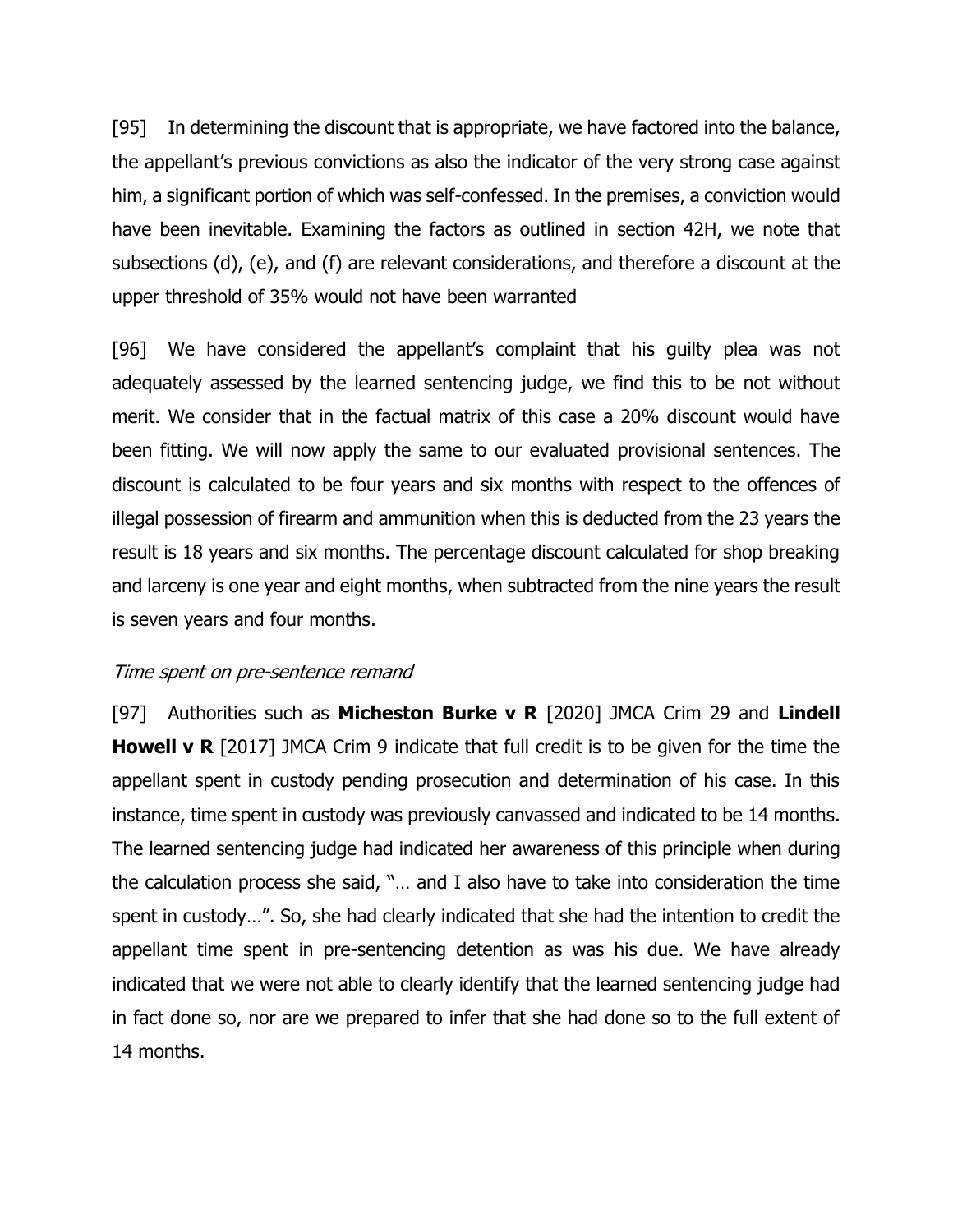[98] During the process of this review, we afforded the appellant full credit for the time he spent on the pre-sentence remand. After deduction of those 14 months the final sentences on our reevaluation would be; 17 years and four months imprisonment for the offences of illegal possession of firearm and ammunition (counts 1 and 2), and six years and two months imprisonment for the offence of shop breaking and larceny (counts 3 and 4).

[99] We note, that our evaluated sentences for the firearm and ammunition offences exceed those imposed on the appellant by the learned sentencing judge, but our calculations on the shop breaking and larceny offence are somewhat less than what she had imposed, this however was as a result of us not being able to give maximum effect to the aggravating factors. In all the circumstances, it cannot be said that the sentences imposed by the learned sentencing judge were manifestly excessive.

[100] In determining the proper approach in treating with the instant case, we would follow the dictates in the Privy Council decision of **Williams (Earl) v The State** [2005] UKPC 11, where at para. 10 their Lordships stated:

> " … an appellate court which has power to increase a sentence and is considering the exercise of that power should invariably give the applicant for leave to appeal against sentence or his counsel an indication to that effect and an opportunity to address the court on the increase or to ask for leave to withdraw the application… The Board indicated the need to follow such a course in Skeete v The State [2003] UKPC 82 at paragraph 44 of their judgment and their Lordships now confirm that failure to do so would in their opinion be unfair and a breach of natural justice. The arguments to be presented against an increase in sentence may vary from those advanced in favour of a reduction and the applicant should have the opportunity to put them before the court."

[101] This principle has been applied by this court in the cases of **Linford McIntosh v R** [2015] JMCA Crim 26, and **Ian Wilson v R** [2021] JMCA Crim 29. In the circumstances, therefore, it would not be fair or just to increase the sentences without having given a prior indication of this to the appellant or his counsel.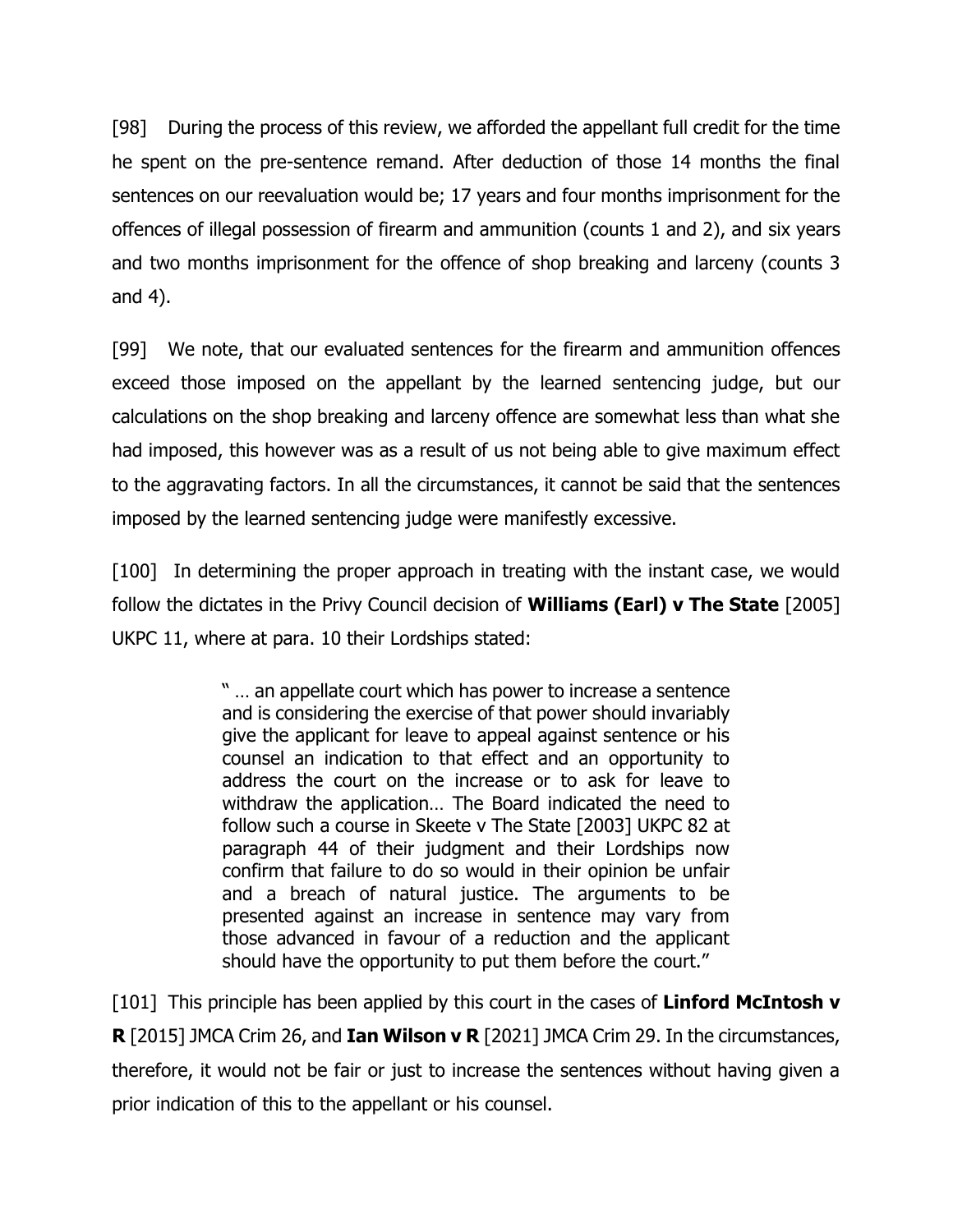[102] Also, we are guided by the principle enunciated in **R v Ball**, as stated above at para. 35, that this court does not alter a sentence, that is the subject of an appeal merely because the members of the court might have passed a different sentence.

[103] As a result, we see no justifiable basis to disturb the sentences imposed by the learned sentencing judge.

### **Conclusion**

[104] In sentencing, adherence to the Sentencing Guidelines by sentencing judges is critical. It cannot be over emphasized that sentencing judges must give clear indications of how they arrived at the respective sentence in relation to each count. It is also important to highlight that the CJAAA does not grant an automatic discount for a guilty plea. The court having regard to section 42D(2)(a), (b) or (c), must also have regard to the factors in section 42H. Although the statute gives guidance, a sentencing judge also has the latitude to choose an appropriate percentage to discount a sentence.

[105] In any event, as set out in Appendix A of the Sentencing Guidelines, the normal range of sentence for the offence of illegal possession of firearm and ammunition is between seven to 15 years. The sentence imposed on the appellant by the learned sentencing judge is 13 years' imprisonment (counts 1 and 2) and eight years imprisonment (counts 3 and 4) which are well within the recommended range. The sentences imposed, therefore, cannot on any reasonable construction be considered "manifestly excessive" or a "miscarriage of justice". We are not minded in the circumstances to interfere with such sentences and in dismissing the appeal we wish to emulate the approach of McDonald-Bishop JA in **Khoran Thomas v R** [2020] JMCA Crim 22 where she enunciated t that:

> [26] It would, therefore, be correct to say that the learned trial judge's approach was not in keeping with the prescribed method to sentencing that is now to be regarded as the norm. **As a result, she failed to demonstrate that she had applied the relevant principles and that she had adequately balanced the various factors (some of**